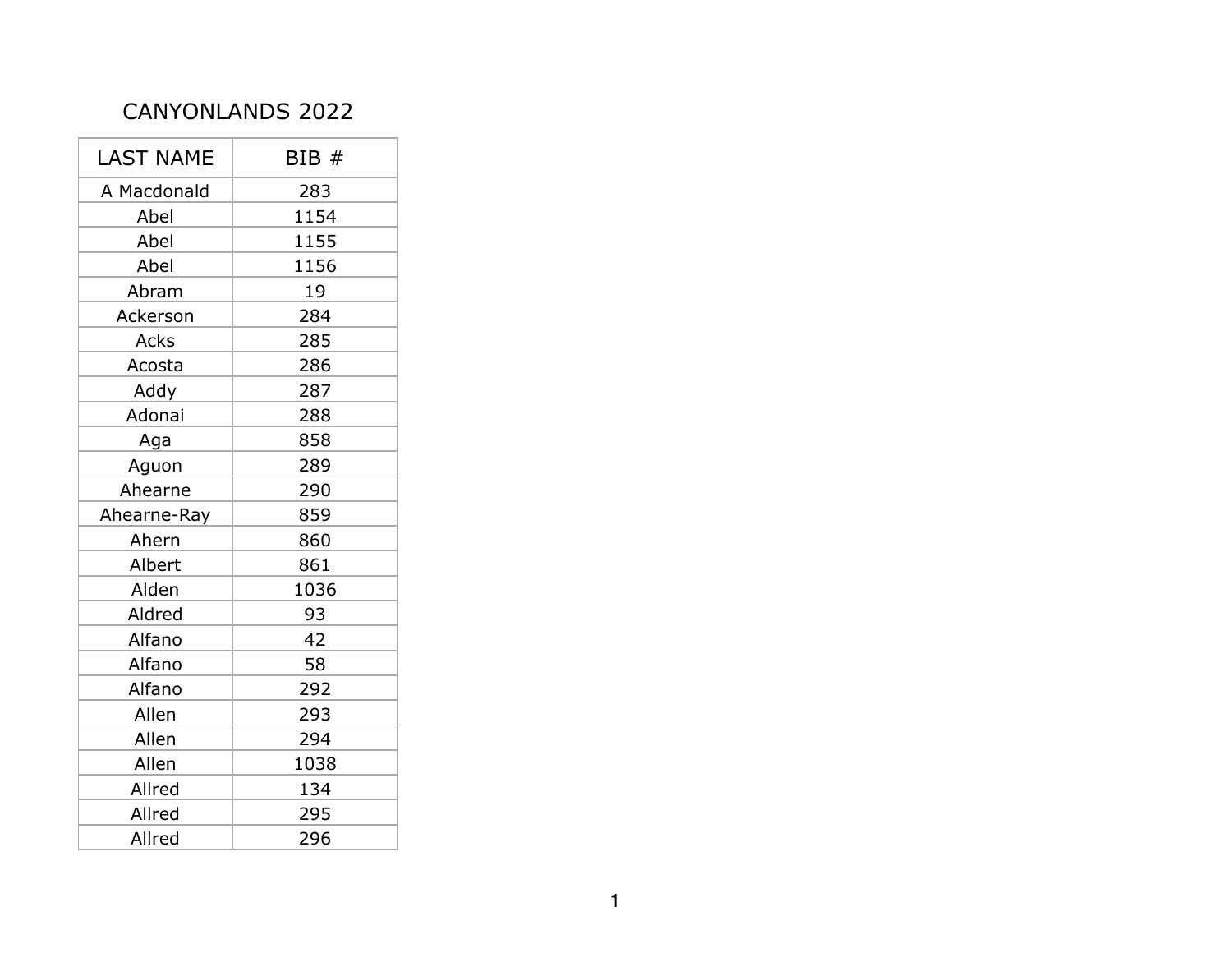| Alston       | 297  |
|--------------|------|
| Amrhein      | 1157 |
| Anderson     | 3    |
| Anderson     | 38   |
| Anderson     | 127  |
| Anderson     | 269  |
| Anderson     | 282  |
| Anderson     | 862  |
| Anderson     | 863  |
| Anderson     | 1219 |
| Anglin       | 299  |
| Ansell       | 300  |
| Anthony      | 301  |
| Anton        | 54   |
| Appleton     | 302  |
| Appleton     | 303  |
| Aragon       | 304  |
| Arendt       | 156  |
| Arnold       | 305  |
| Aronoff      | 306  |
| Aronoff      | 307  |
| Astill       | 172  |
| Auffant      | 308  |
| Ayers        | 1220 |
| Bacon        | 311  |
| <b>Bade</b>  | 1221 |
| <b>Baird</b> | 316  |
| Balistreri   | 317  |
| Balistreri   | 318  |
| Balistreri   | 319  |
| Ball         | 320  |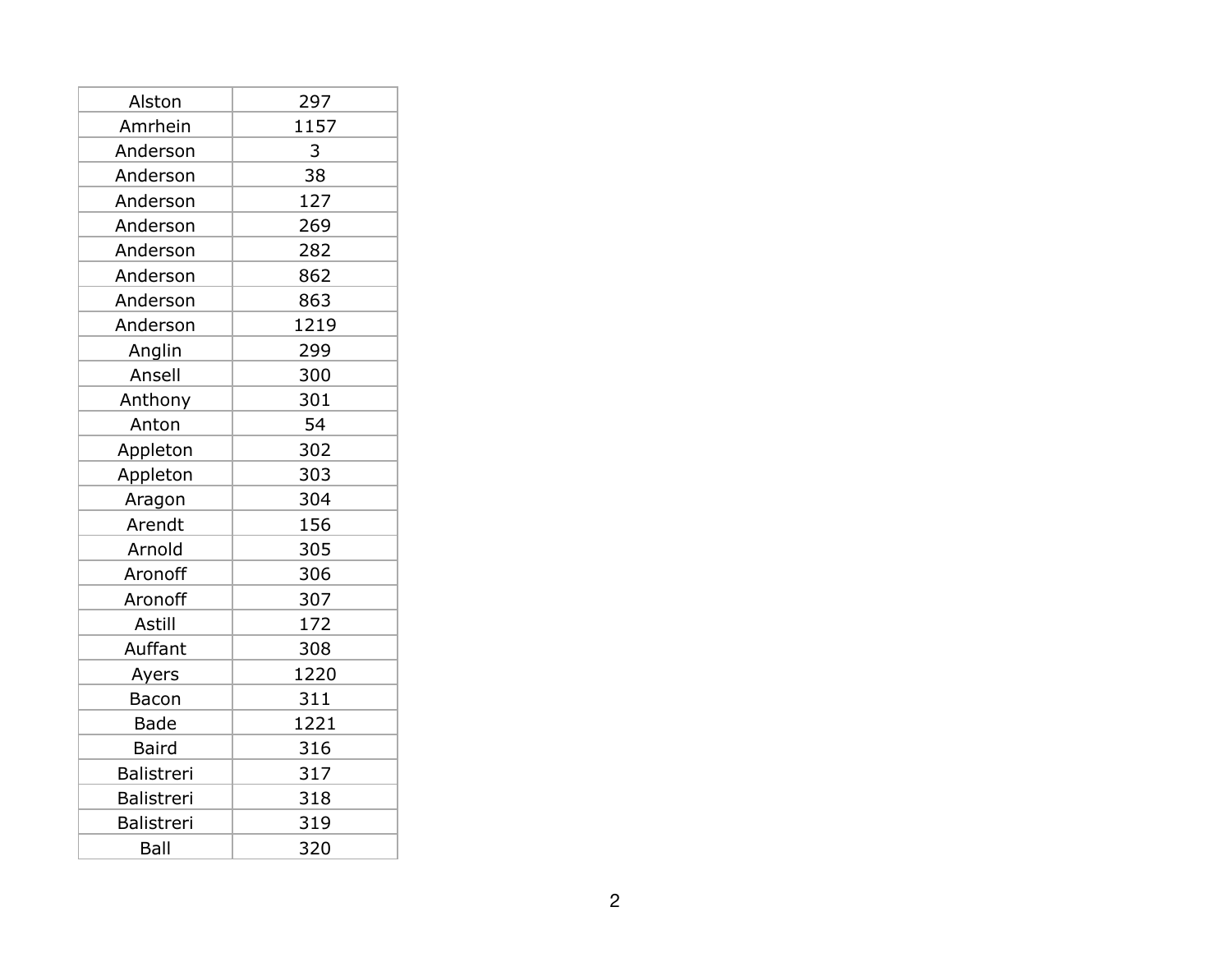| <b>Ballard</b>  | 321  |
|-----------------|------|
| <b>Barber</b>   | 104  |
| <b>Barber</b>   | 322  |
| <b>Barkey</b>   | 1040 |
| <b>Barkey</b>   | 1222 |
| <b>Barlow</b>   | 324  |
| <b>Barlow</b>   | 325  |
| <b>Barrett</b>  | 326  |
| <b>Barrett</b>  | 327  |
| <b>Barron</b>   | 83   |
| <b>Barrow</b>   | 328  |
| <b>Bateman</b>  | 329  |
| <b>Batey</b>    | 330  |
| <b>Bautista</b> | 331  |
| <b>Bautista</b> | 1004 |
| <b>Bautista</b> | 1005 |
| <b>Baxter</b>   | 332  |
| <b>Baxter</b>   | 1041 |
| <b>Bayless</b>  | 963  |
| Beckenbach      | 333  |
| Beerman         | 864  |
| <b>Beese</b>    | 335  |
| Begay           | 336  |
| Begay           | 865  |
| Belan           | 1042 |
| Bell            | 220  |
| Bell            | 337  |
| Bell            | 338  |
| <b>Benally</b>  | 866  |
| Benson          | 211  |
| Benson          | 271  |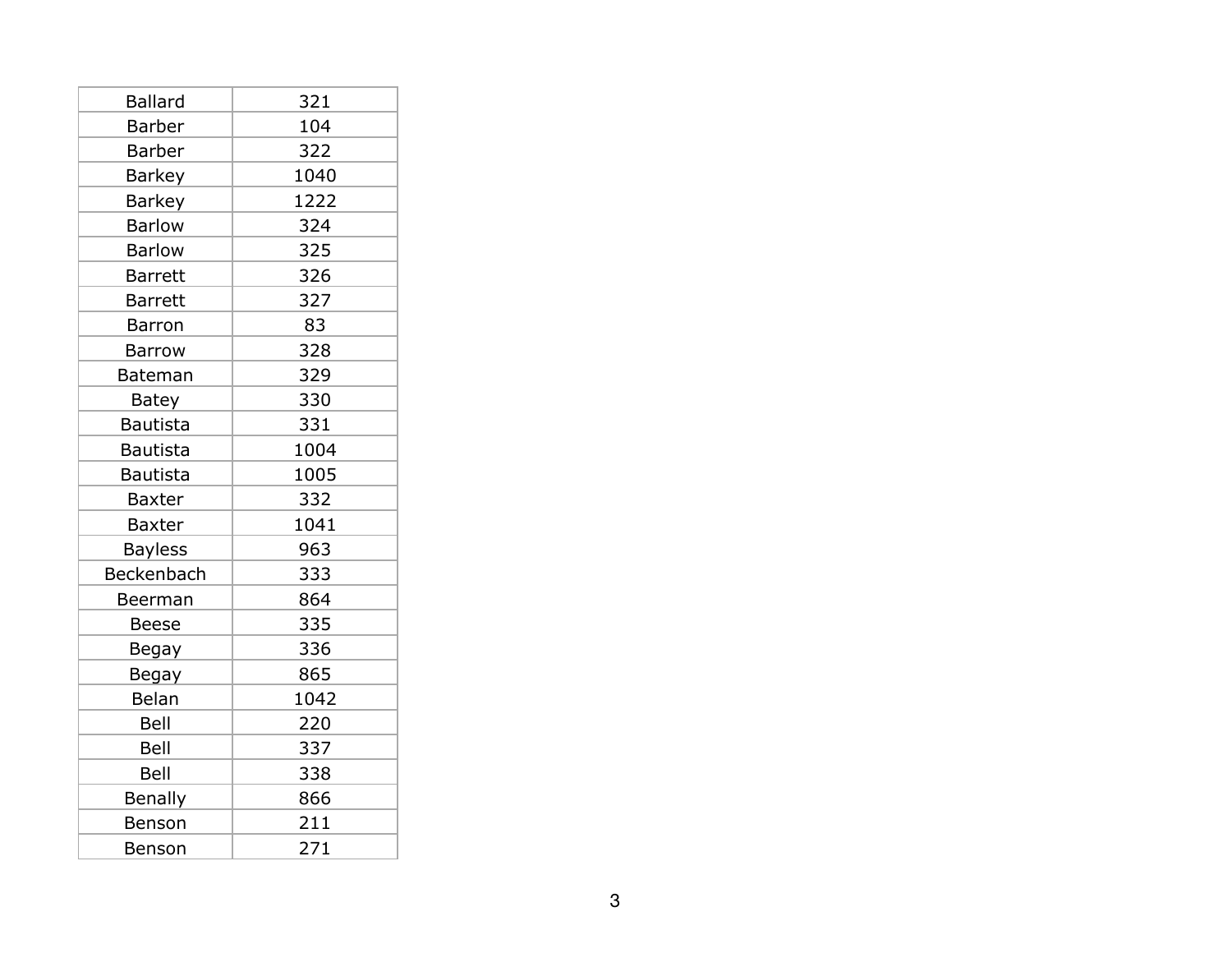| Bentzler         | 1043 |
|------------------|------|
| Bertola          | 201  |
| Bertot           | 48   |
| Bettridge        | 191  |
| Beyer            | 339  |
| <b>Billings</b>  | 340  |
| Billington       | 341  |
| <b>Blair</b>     | 342  |
| <b>Blair</b>     | 1019 |
| <b>Blakely</b>   | 1223 |
| <b>Blakowski</b> | 344  |
| Blanchard        | 252  |
| Blanchard        | 345  |
| Blumberg         | 346  |
| <b>Bock</b>      | 347  |
| <b>Bodine</b>    | 1044 |
| Bodrog           | 348  |
| <b>Bodtker</b>   | 1045 |
| Bonanno          | 33   |
| Bonanno          | 65   |
| Bond             | 349  |
| Boring           | 31   |
| <b>Bosworth</b>  | 1046 |
| <b>Bosworth</b>  | 1047 |
| <b>Bovee</b>     | 6    |
| <b>Bowersox</b>  | 350  |
| Bowman           | 1048 |
| Bowman           | 1049 |
| Boyd             | 125  |
| Boykin           | 351  |
| Boyle            | 352  |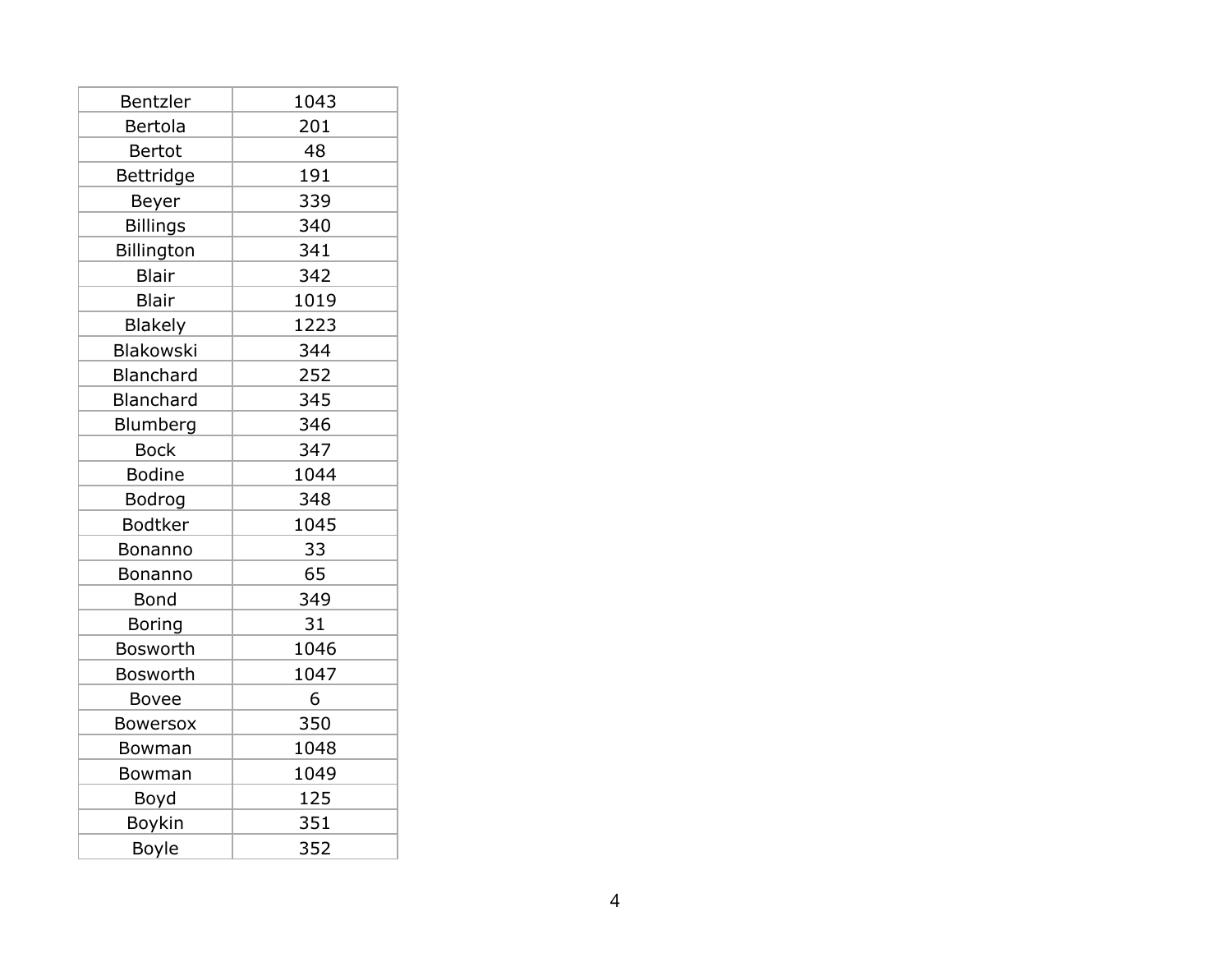| Boyungs           | 1050 |
|-------------------|------|
| <b>Bozanich</b>   | 353  |
| <b>Brace</b>      | 354  |
| <b>Bradford</b>   | 13   |
| <b>Brady</b>      | 1158 |
| Brandenberger     | 355  |
| <b>Brattesani</b> | 1051 |
| <b>Brazinsky</b>  | 89   |
| <b>Breedlove</b>  | 356  |
| <b>Brenner</b>    | 869  |
| <b>Brewer</b>     | 358  |
| <b>Brewer</b>     | 1224 |
| <b>Brichford</b>  | 170  |
| <b>Brosier</b>    | 121  |
| <b>Brown</b>      | 232  |
| <b>Brown</b>      | 870  |
| <b>Bruce</b>      | 1259 |
| <b>Bruckner</b>   | 160  |
| Bryan             | 359  |
| <b>Buchanan</b>   | 130  |
| <b>Buell</b>      | 1052 |
| <b>Buenaseda</b>  | 360  |
| <b>Bullett</b>    | 361  |
| <b>Bullock</b>    | 1225 |
| Bumgarner         | 1249 |
| <b>Burke</b>      | 120  |
| <b>Burnham</b>    | 363  |
| Burningham        | 84   |
| <b>Butler</b>     | 364  |
| <b>Buzbee</b>     | 1053 |
| <b>Byk</b>        | 365  |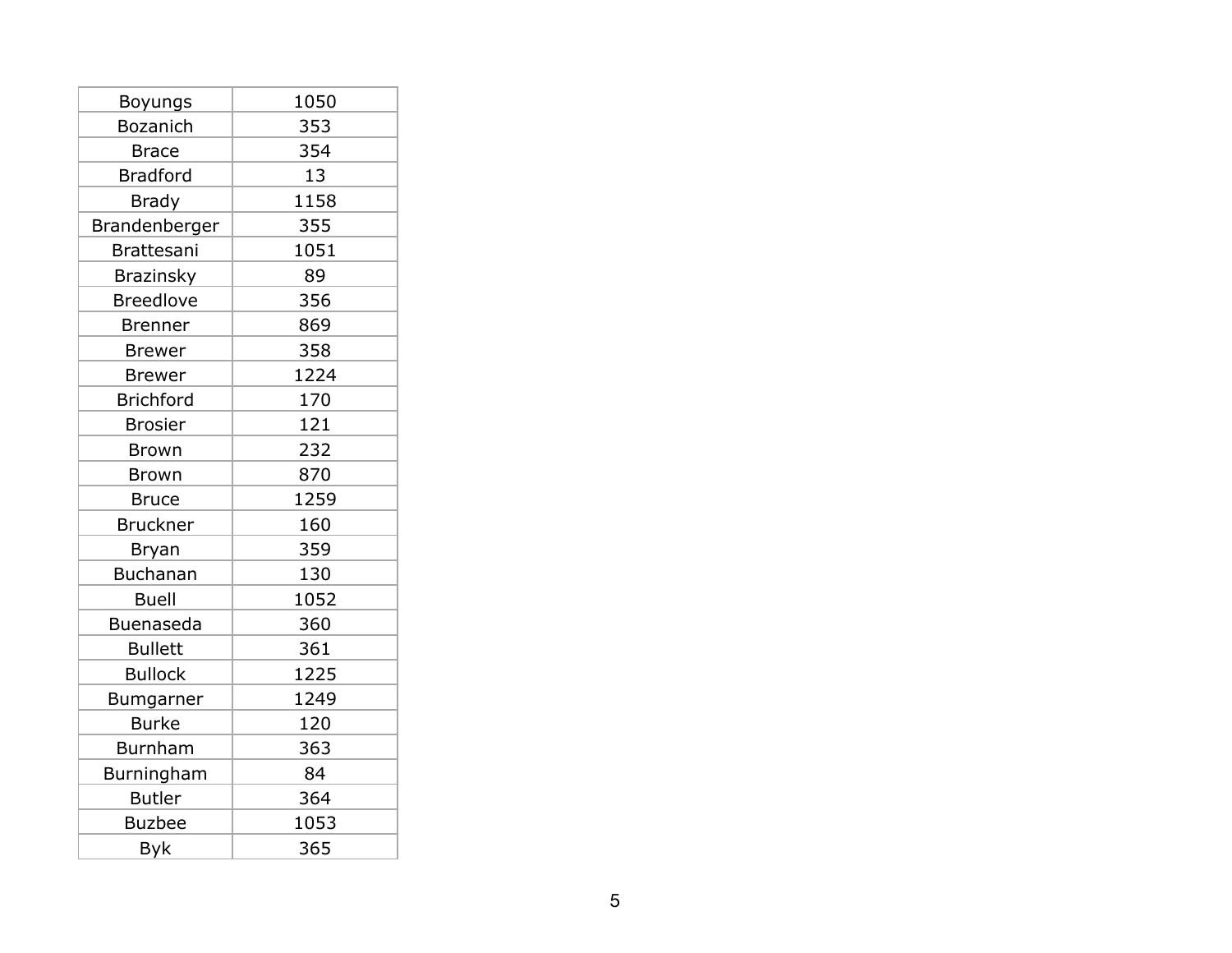| <b>Byrnes</b> | 366  |
|---------------|------|
| Cabrera       | 367  |
| Cadwell       | 368  |
| Campassi      | 244  |
| Campbell      | 24   |
| Campbell      | 90   |
| Campbell      | 165  |
| Campbell      | 1211 |
| Cannon        | 1226 |
| Cantlon       | 370  |
| Caplan        | 32   |
| Caplan        | 55   |
| Carlson       | 371  |
| Carlson       | 372  |
| Carpenter     | 56   |
| Carpenter     | 373  |
| Carpenter     | 1017 |
| Carr          | 374  |
| Carrico       | 1227 |
| Carver        | 183  |
| Carver        | 376  |
| Case          | 94   |
| Casper        | 1159 |
| Cepernich     | 1014 |
| Cera          | 377  |
| Cervantes     | 378  |
| Champlin      | 379  |
| Chang         | 380  |
| Chapman       | 381  |
| Chappell      | 382  |
| Chartrand     | 1032 |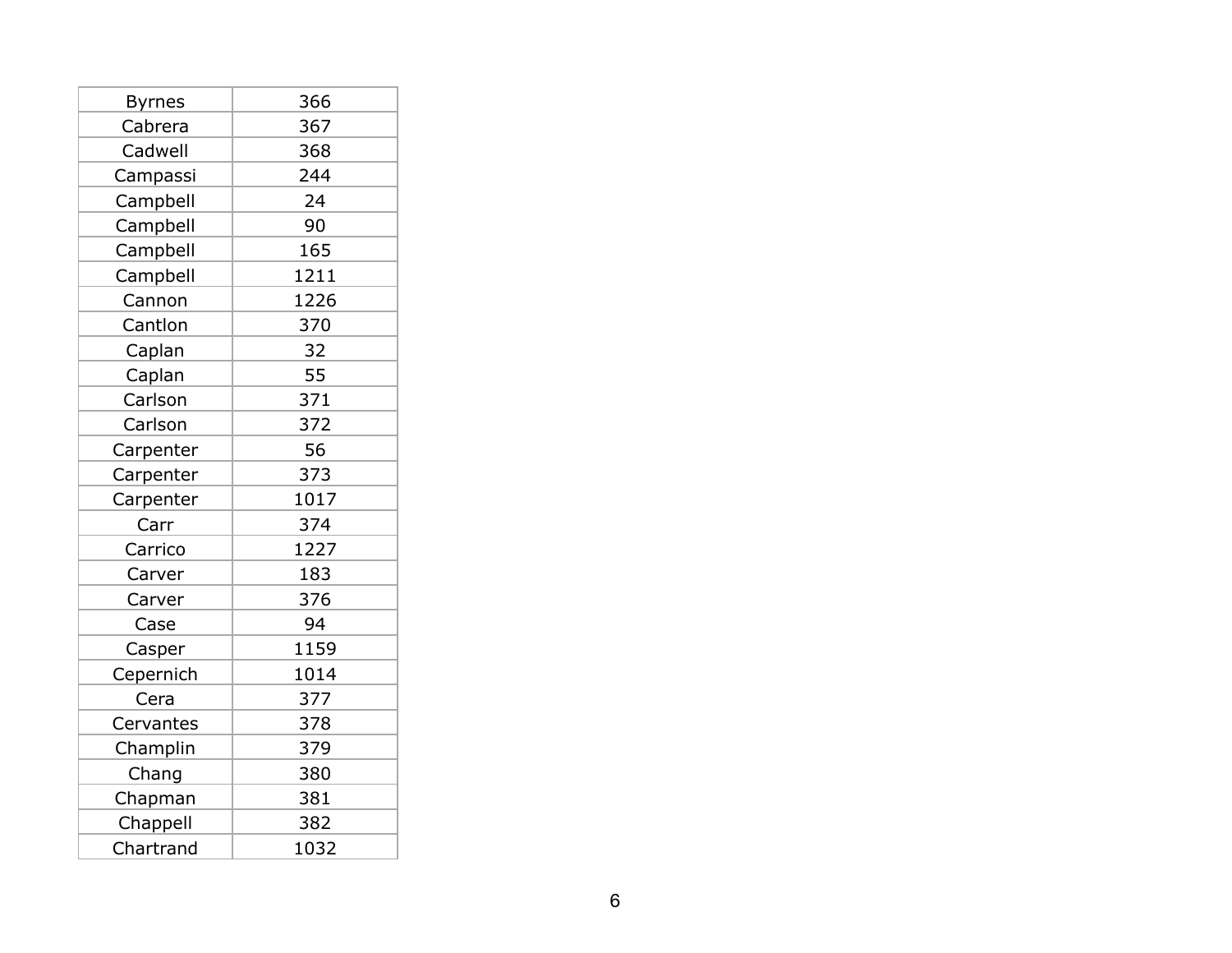| Chavira       | 383  |
|---------------|------|
| Chen          | 1054 |
| Chen          | 1160 |
| Chepelak      | 872  |
| Cheung        | 1055 |
| Chipman       | 197  |
| Chomiak       | 2004 |
| Chrest        | 204  |
| Christensen   | 384  |
| Christianson  | 385  |
| Civitillo     | 386  |
| Claridge      | 387  |
| Claridge      | 388  |
| Cobble        | 1056 |
| Cole          | 228  |
| Collins       | 190  |
| Collins       | 262  |
| Collins       | 390  |
| Colon         | 391  |
| Colt          | 392  |
| Comas-Altland | 99   |
| Connelly      | 1228 |
| Conner        | 161  |
| Conroy        | 394  |
| Conroy        | 395  |
| Cook          | 396  |
| Cook          | 397  |
| Cook          | 398  |
| Cornejo       | 964  |
| Cornell       | 1161 |
| Cottle        | 399  |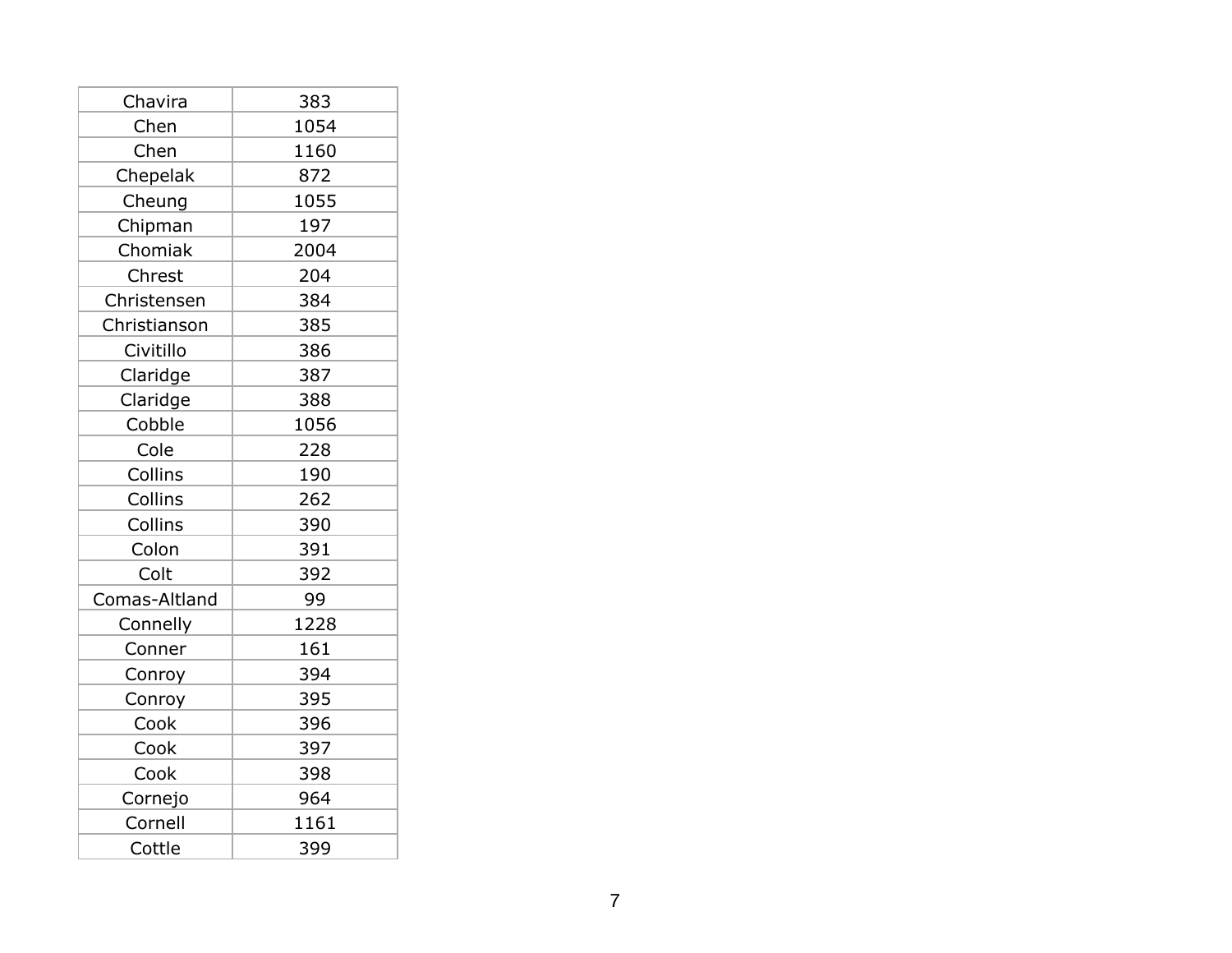| Cottle     | 1057 |
|------------|------|
| Couchon    | 400  |
| Couture    | 126  |
| Cowley     | 239  |
| Coyle      | 1162 |
| Creath     | 73   |
| Crevling   | 993  |
| Crevling   | 1058 |
| Crow       | 402  |
| Crowe      | 403  |
| Cueva      | 404  |
| Cueva      | 405  |
| Cunningham | 406  |
| Cunningham | 407  |
| Cunningham | 408  |
| Curl       | 1059 |
| Curtis     | 409  |
| Cusack     | 411  |
| Cutler     | 80   |
| Cutler     | 259  |
| Daley      | 177  |
| Dalton     | 412  |
| Daniel     | 413  |
| Daniels    | 414  |
| Darling    | 1060 |
| Darrow     | 873  |
| Dartt      | 415  |
| Dartt      | 416  |
| Davis      | 417  |
| Davis      | 1061 |
| Dawson     | 1218 |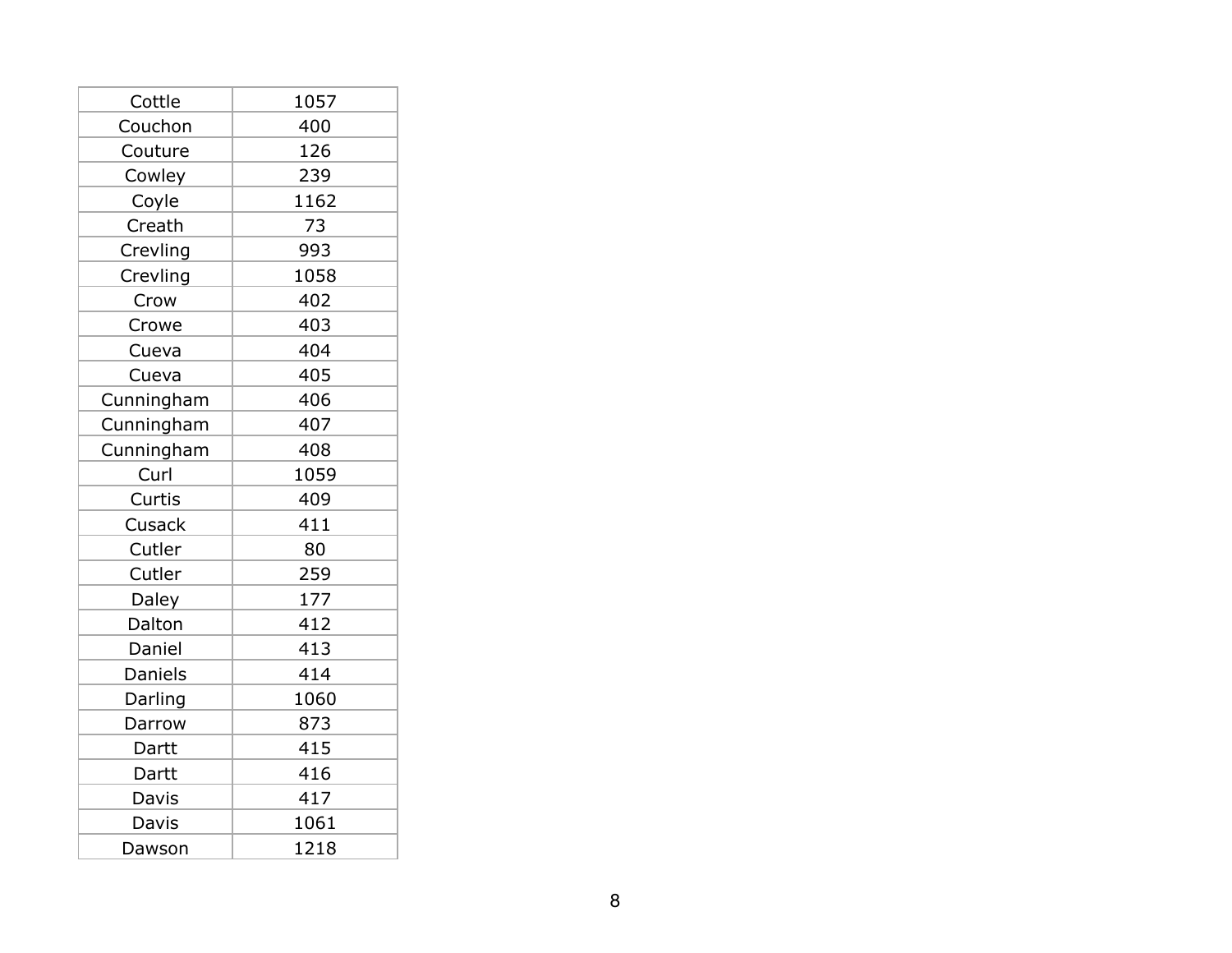| Deal          | 874  |
|---------------|------|
| Dean          | 418  |
| Delarosa      | 419  |
| Demaio        | 40   |
| Dembicer      | 60   |
| Deniro        | 420  |
| Dennison      | 1002 |
| Dern          | 421  |
| Despain       | 1163 |
| Despain       | 1205 |
| Devor         | 422  |
| Devor         | 423  |
| <b>DeWitt</b> | 168  |
| Dewolf        | 424  |
| Deyling       | 425  |
| Dietrich      | 965  |
| Dimattio      | 1250 |
| Dinardo       | 1164 |
| Dionesotes    | 426  |
| Doane         | 427  |
| Doane         | 428  |
| Doane         | 1251 |
| Doerr         | 429  |
| Dolan         | 50   |
| Dolgopolova   | 96   |
| Domingo       | 430  |
| Donthi        | 431  |
| Dorey         | 875  |
| Dorr          | 10   |
| Dorsett       | 432  |
| Dorton        | 34   |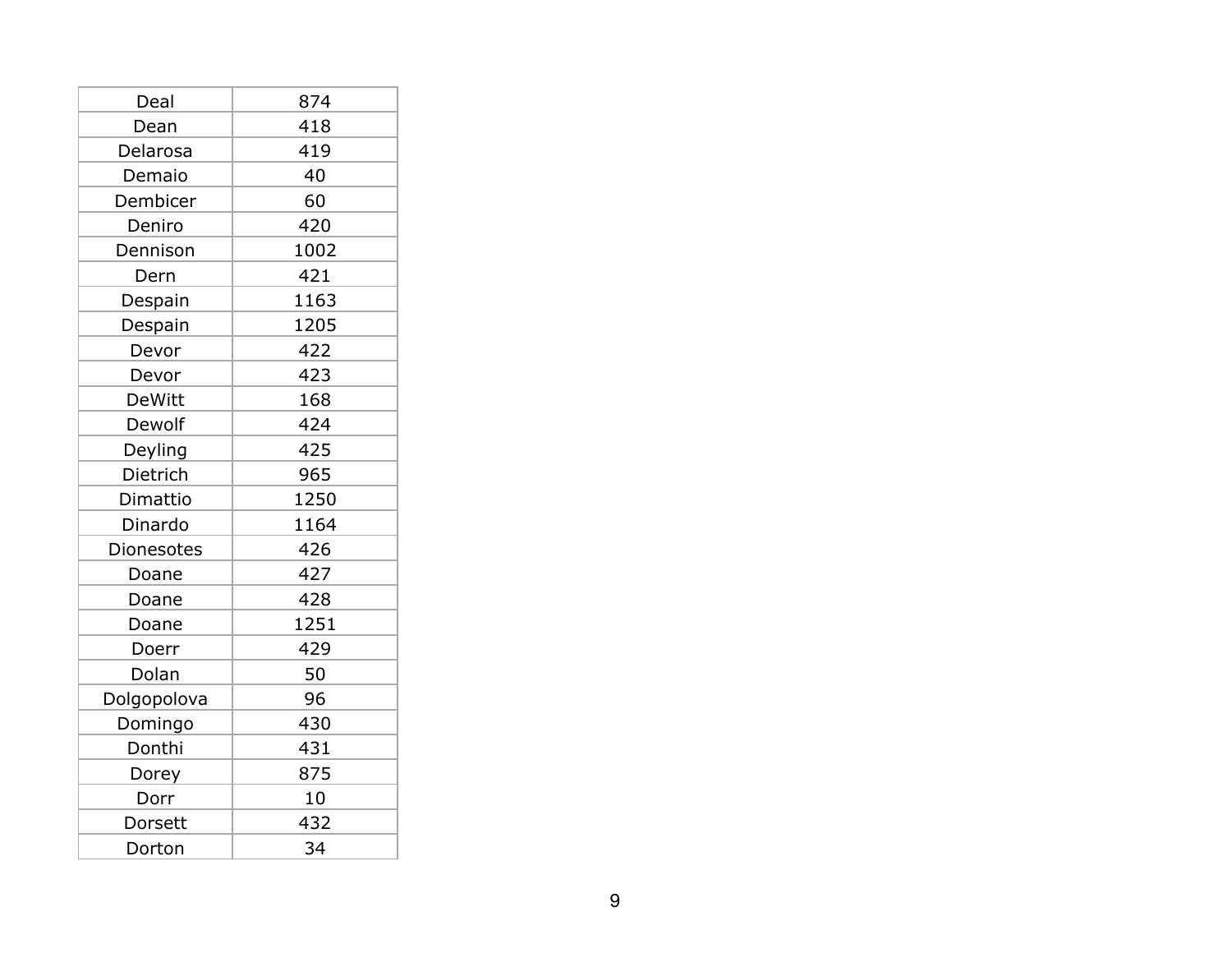| Dowdell       | 434  |
|---------------|------|
| Downey        | 435  |
| Drake         | 436  |
| Draper        | 437  |
| <b>Dries</b>  | 1229 |
| Drinkard      | 439  |
| Duncan        | 440  |
| Dunne         | 441  |
| Dunne         | 442  |
| Dunton        | 1062 |
| Duque         | 443  |
| Duque         | 1063 |
| Duran         | 444  |
| Durkan        | 445  |
| Dye           | 1165 |
| Dyson         | 1166 |
| Dyson         | 1167 |
| E Wagner      | 1064 |
| Earle         | 1168 |
| Easter        | 1065 |
| Eastwood      | 446  |
| Ebert         | 447  |
| Echavarria    | 448  |
| Eckhardt      | 1230 |
| Eden          | 22   |
| Edrich        | 1206 |
| Einarsen      | 450  |
| Elizondo      | 451  |
| <b>Elkins</b> | 452  |
| <b>Ellis</b>  | 112  |
| <b>Ellis</b>  | 119  |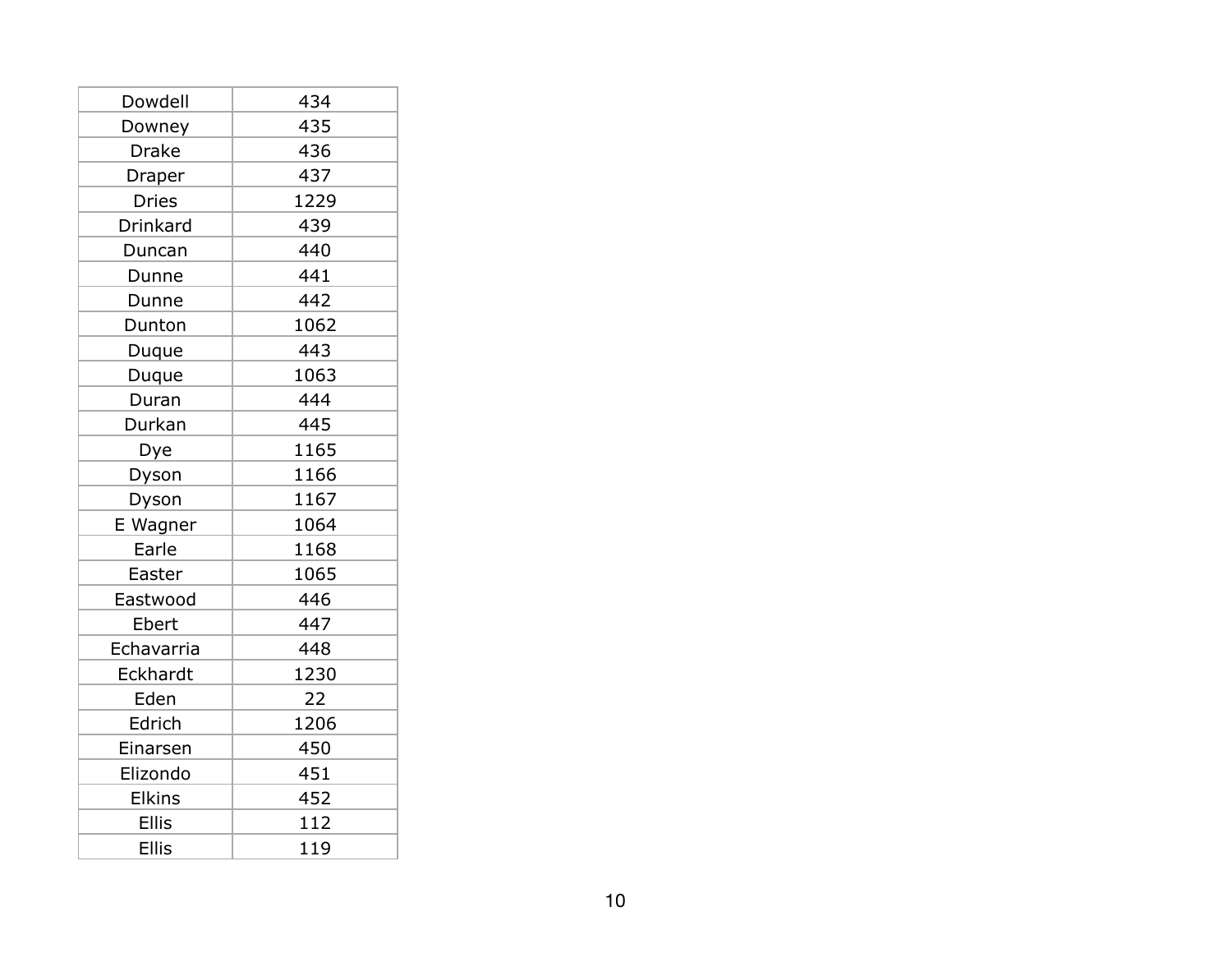| Elorreaga   | 453  |
|-------------|------|
| Elorreaga   | 454  |
| Elworthy    | 122  |
| Embick      | 455  |
| Essayan     | 1066 |
| Estrada     | 457  |
| Ethington   | 458  |
| Ethington   | 1231 |
| Evans       | 460  |
| Evans       | 462  |
| Evans       | 876  |
| Evans       | 877  |
| Evans       | 1254 |
| Ewert       | 75   |
| Fabina      | 463  |
| Fahrni      | 200  |
| Falloon     | 878  |
| Fanos       | 95   |
| Farmer      | 879  |
| Farnsworth  | 880  |
| Felix       | 881  |
| Fenster     | 87   |
| Ferguson    | 464  |
| Ferrato     | 465  |
| Finzel      | 466  |
| Fitzpatrick | 467  |
| Fitzwater   | 1067 |
| Flanagan    | 1232 |
| Floyd       | 469  |
| Foglia      | 470  |
| Foiles      | 471  |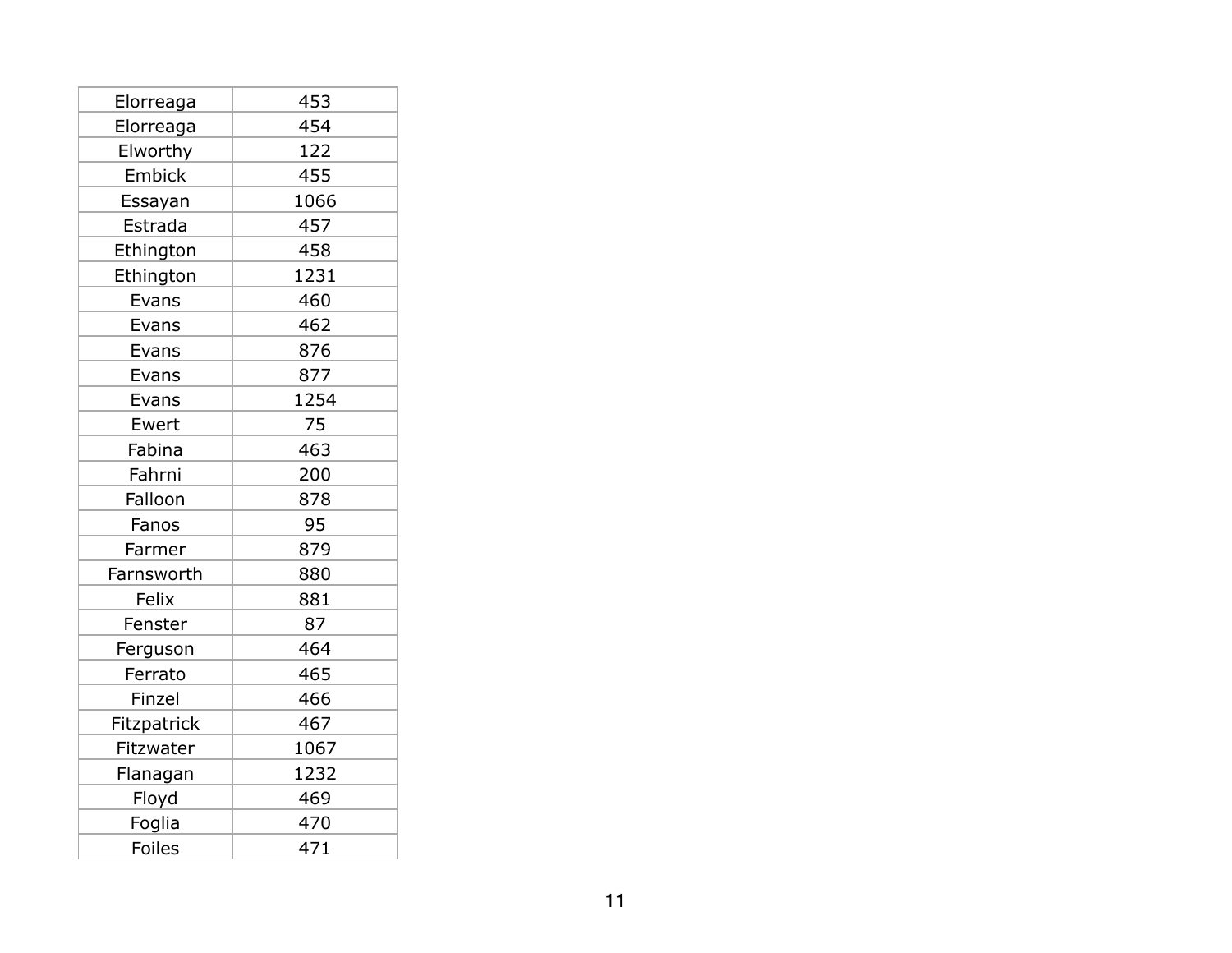| Ford       | 1068 |
|------------|------|
| Ford       | 1069 |
| Forrest    | 109  |
| Forrest    | 110  |
| Fotion     | 472  |
| Fox        | 41   |
| Fox        | 146  |
| Fox        | 238  |
| Frahm      | 1003 |
| Frame      | 473  |
| Frechette  | 1233 |
| Freeman    | 475  |
| Frontella  | 1169 |
| Gaines     | 476  |
| Gallouin   | 145  |
| Gannett    | 123  |
| Garcia     | 477  |
| Garcia     | 882  |
| Gardner    | 478  |
| Garner     | 479  |
| Garner     | 480  |
| George     | 481  |
| Gerard     | 482  |
| Gerard     | 483  |
| Gerstner   | 182  |
| Gillespie  | 484  |
| Gilman     | 1234 |
| Gleason    | 486  |
| Glick      | 116  |
| Goeckeritz | 883  |
| Goff       | 1255 |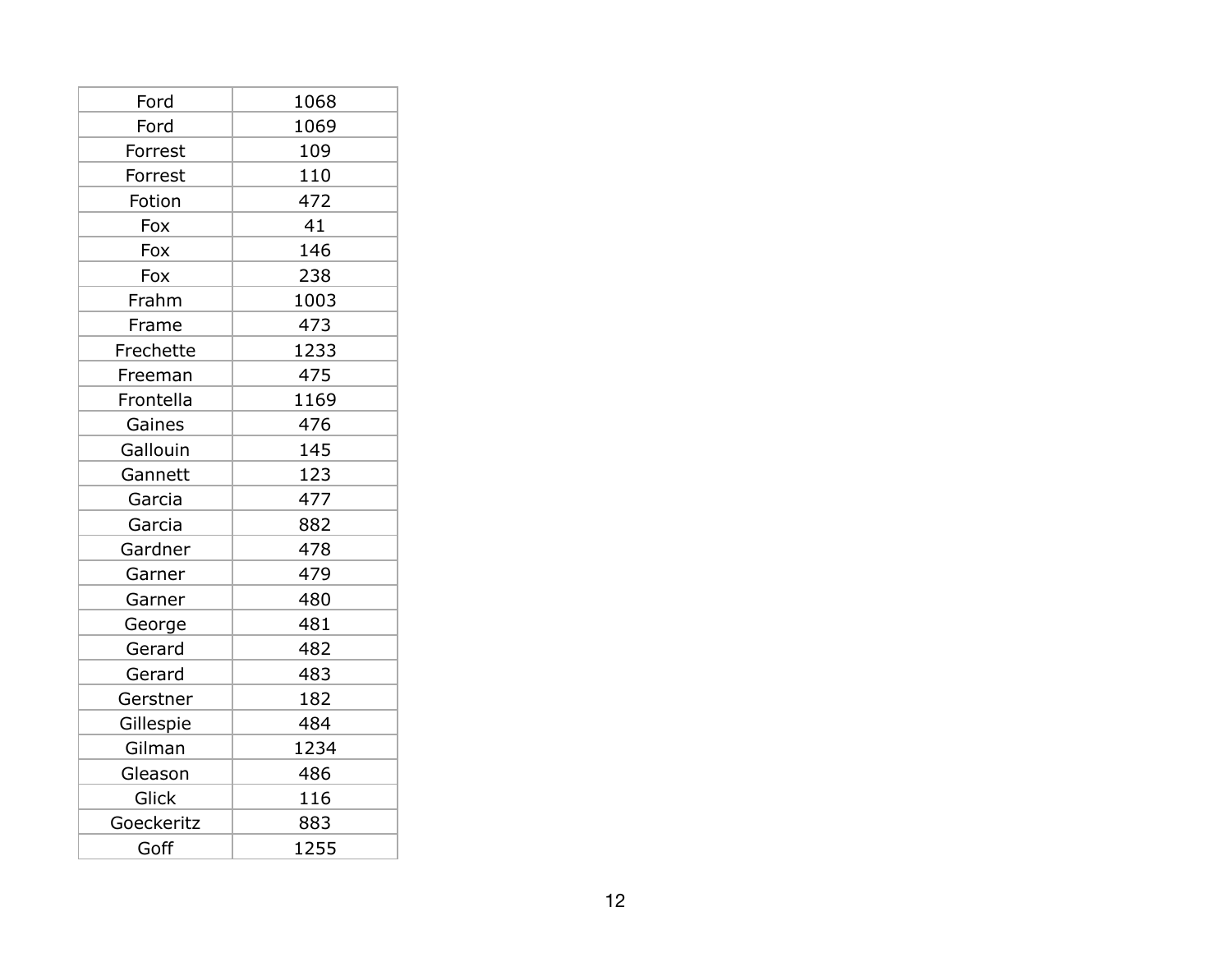| <b>GONZALEZ</b> | 884  |
|-----------------|------|
| Goodspeed       | 488  |
| Goodspeed       | 489  |
| Goodwin         | 490  |
| Gotberg         | 491  |
| Graham          | 492  |
| Graziano        | 885  |
| Graziano        | 1209 |
| Grebenc         | 493  |
| Greene          | 1235 |
| Grierson        | 495  |
| Griffiths       | 496  |
| Guastella       | 148  |
| Guizzo          | 497  |
| Guldan          | 18   |
| Gunn            | 498  |
| Gwin            | 886  |
| Hagedorn        | 1070 |
| Hagedorn        | 1170 |
| Haig            | 206  |
| Hall            | 499  |
| Hall            | 2005 |
| Hall            | 2006 |
| Halloran        | 966  |
| Halweg-Edwards  | 500  |
| Hamilton        | 501  |
| Hanks           | 1071 |
| Hanks           | 1236 |
| Hanover         | 503  |
| Hansen          | 887  |
| <b>Hansis</b>   | 1171 |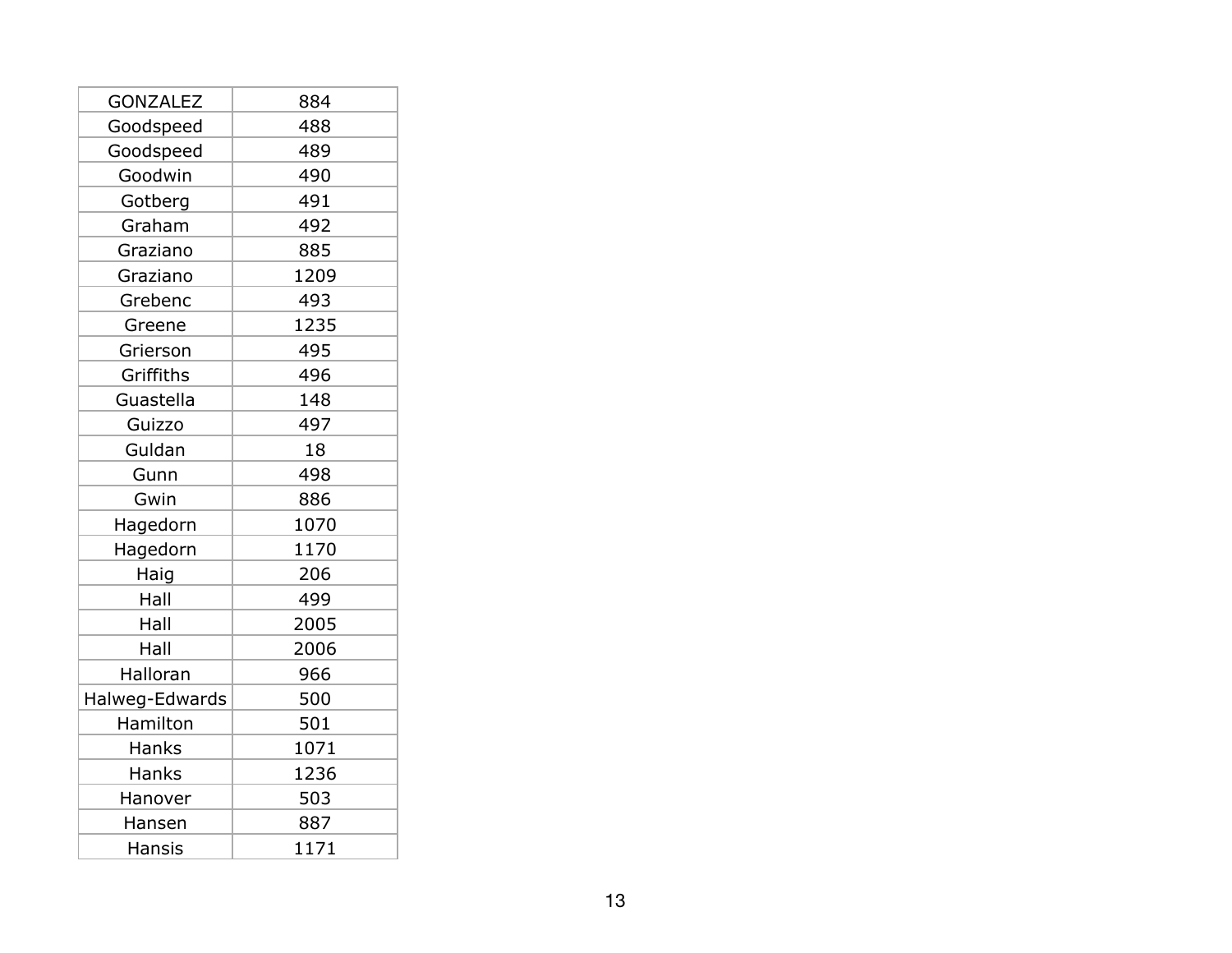| Hanzl            | 1007 |
|------------------|------|
| Harmer           | 504  |
| Harmer           | 505  |
| Harmon           | 506  |
| <b>Harris</b>    | 507  |
| <b>Harris</b>    | 508  |
| <b>Harris</b>    | 888  |
| Harrison         | 226  |
| Hartman          | 509  |
| Hastings         | 510  |
| Hatathli         | 153  |
| Hauer            | 967  |
| Hayes            | 511  |
| Haylett          | 889  |
| Head             | 512  |
| Head             | 513  |
| Head             | 514  |
| Head             | 1072 |
| Heath            | 1073 |
| Heath            | 1172 |
| Heidt            | 1074 |
| Heintzman        | 515  |
| <b>Hellewell</b> | 516  |
| Hemmert          | 224  |
| Hemmert          | 517  |
| Henderson        | 101  |
| Henderson        | 518  |
| Hendriksen       | 519  |
| Hendriksen       | 520  |
| Hennes           | 1173 |
| Henricksen       | 521  |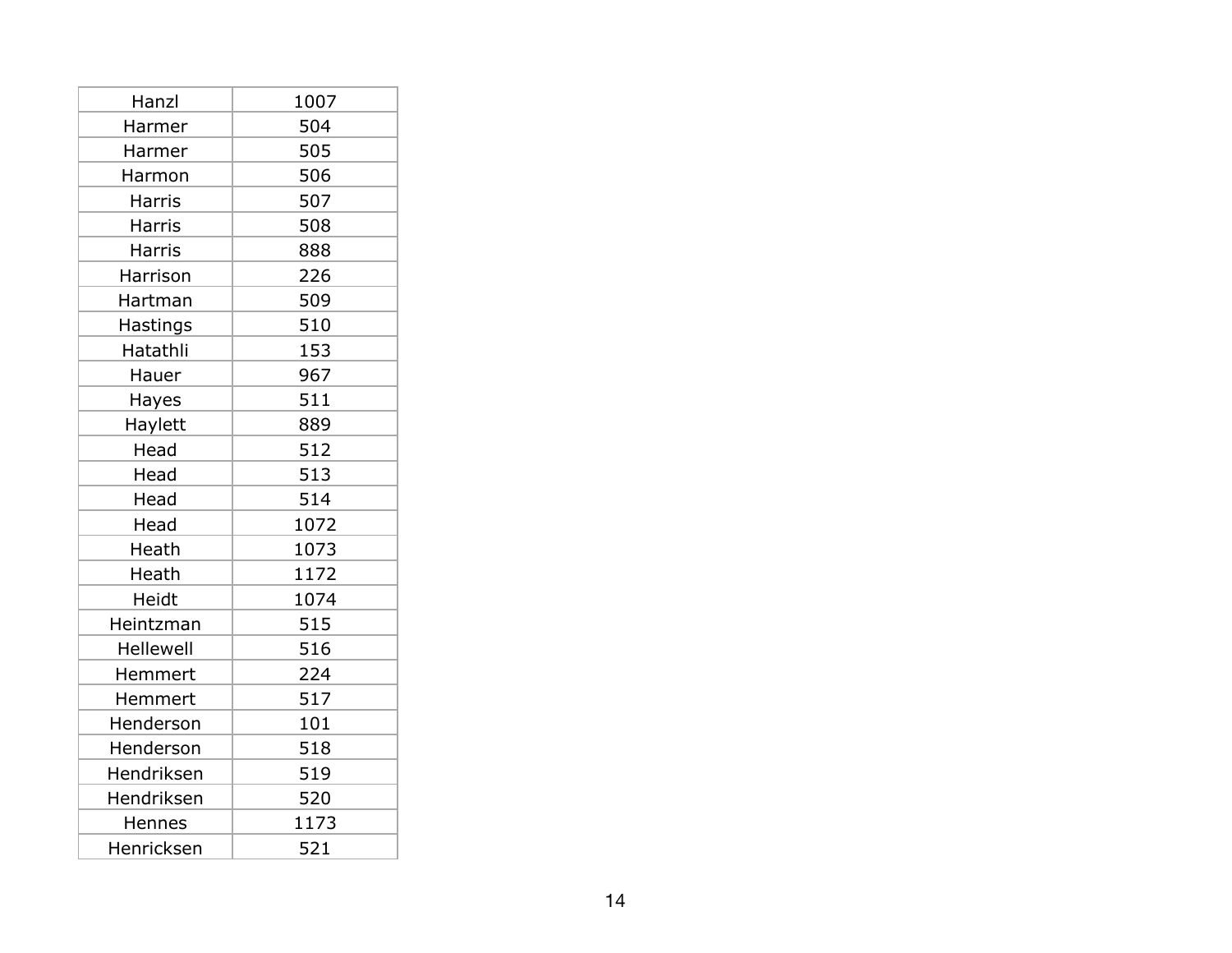| Hepburn        | 522  |
|----------------|------|
| Hernandez      | 523  |
| Hernandez      | 524  |
| Herndon        | 214  |
| Herrington     | 525  |
| Hess           | 526  |
| Hicke          | 890  |
| <b>Hicke</b>   | 891  |
| High           | 205  |
| <b>Hilgers</b> | 527  |
| Hill           | 281  |
| Hill           | 528  |
| Hine           | 47   |
| Hinsche        | 529  |
| Hirschi        | 1174 |
| Hirt           | 530  |
| Hirtle         | 1237 |
| Hixon          | 892  |
| Hjelmstad      | 59   |
| Hoge           | 532  |
| Hollingsworth  | 533  |
| Holman         | 187  |
| Holmes         | 893  |
| Holt           | 534  |
| Holter         | 535  |
| Homan          | 4    |
| Homan          | 8    |
| Honeycutt      | 536  |
| Hooper         | 537  |
| Horman         | 247  |
| Hortin         | 538  |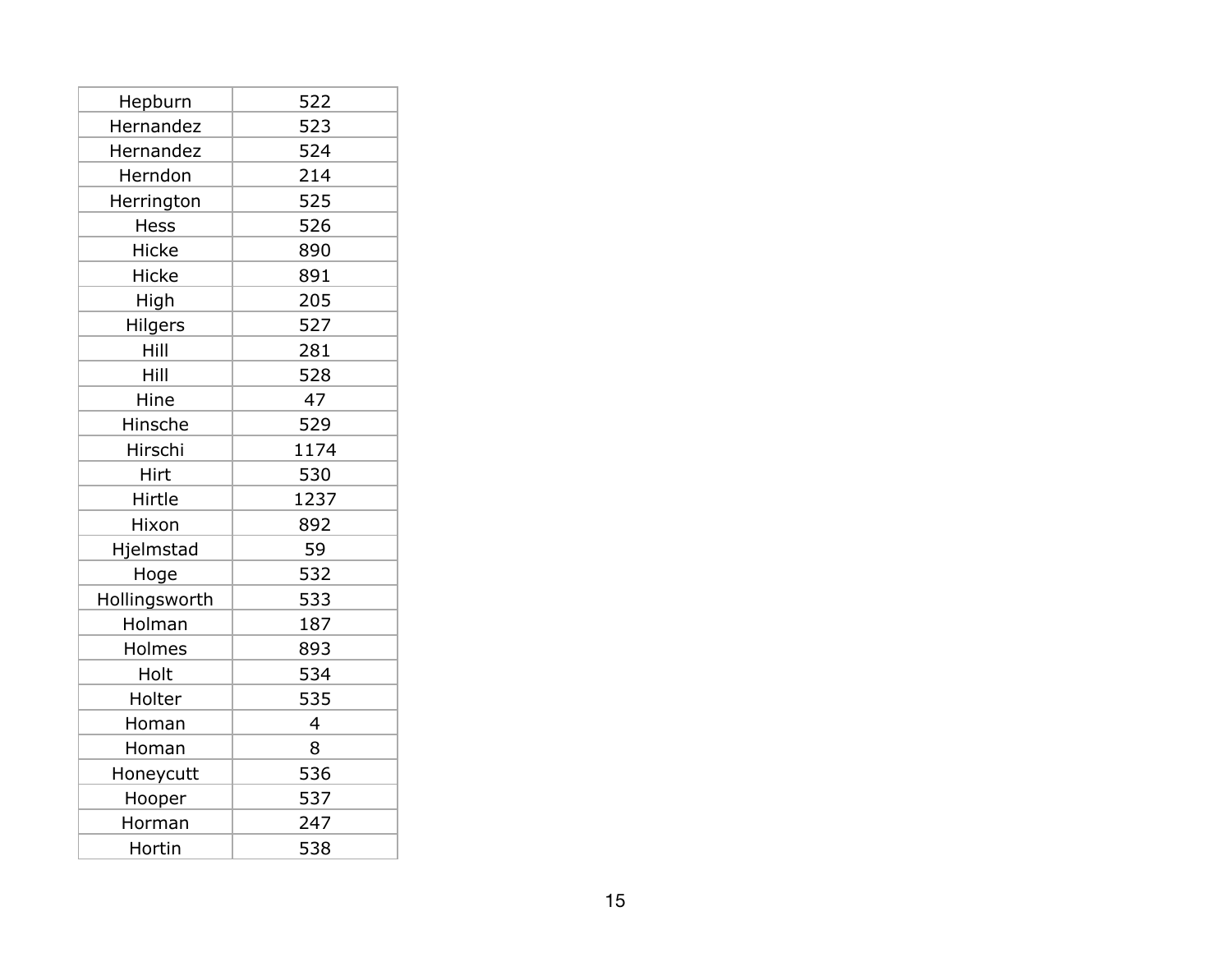| Hosseini-Mozari   | 539  |
|-------------------|------|
| Howard            | 540  |
| Howell            | 1020 |
| Hughes            | 541  |
| Hungerford        | 235  |
| Hunt              | 542  |
| Huntley           | 544  |
| Huprich           | 545  |
| Husby             | 546  |
| <b>Hutchins</b>   | 261  |
| Hutton            | 1012 |
| Hutton            | 1022 |
| <b>Inczauskis</b> | 35   |
| Inouye            | 37   |
| Ishida            | 547  |
| Jackson           | 240  |
| Jackson           | 1256 |
| Jacobs            | 549  |
| <b>Jacobs</b>     | 1076 |
| Jacobs            | 1077 |
| Jacobson          | 894  |
| Jaggers           | 114  |
| Jaggers           | 217  |
| Jankoski          | 1175 |
| Jantz             | 551  |
| Jasperson         | 895  |
| Jaynes            | 552  |
| Jeanneret         | 896  |
| <b>Jefferies</b>  | 91   |
| Jensen            | 115  |
| Jensen            | 227  |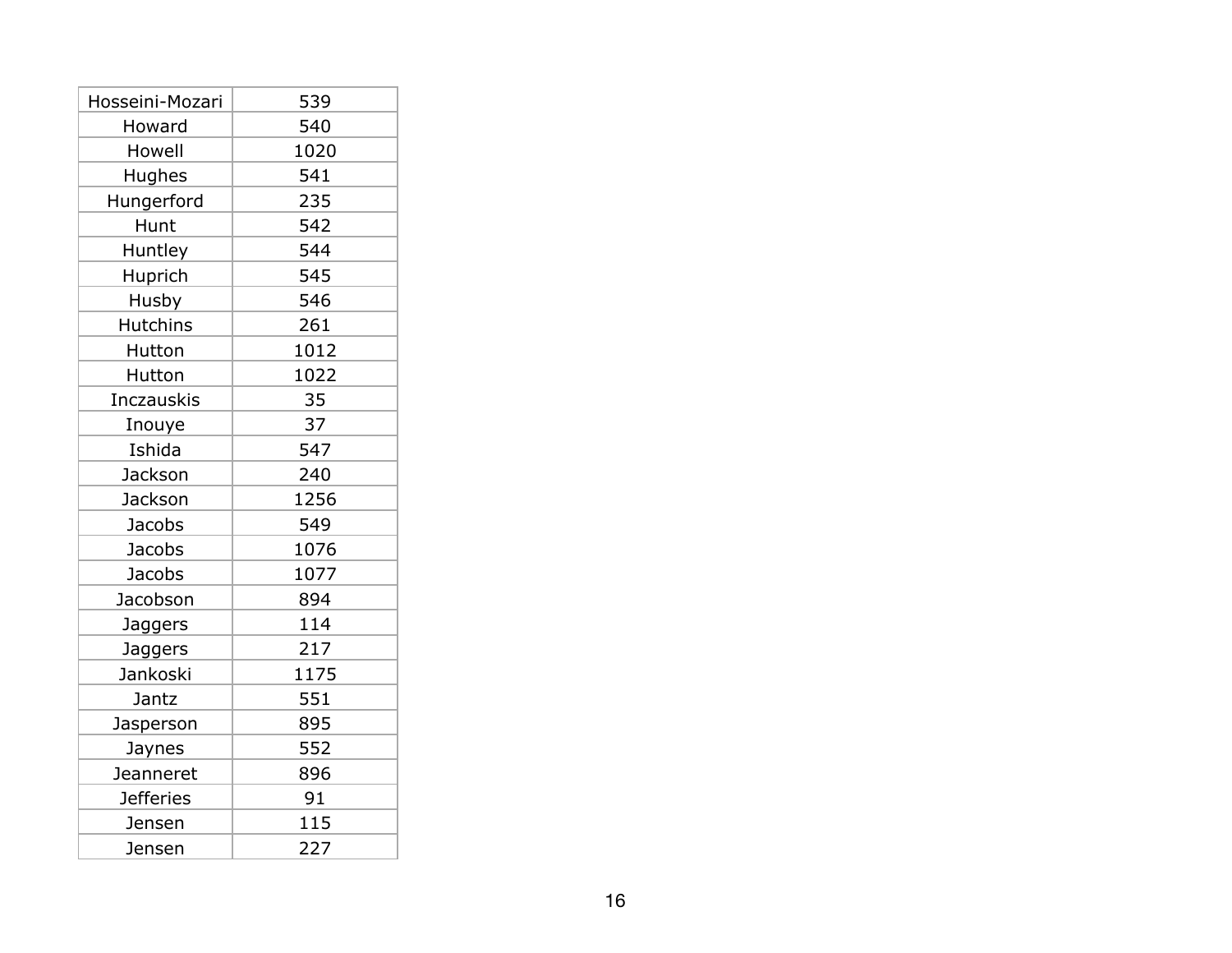| Jensen    | 280  |
|-----------|------|
| Jensen    | 897  |
| Jimenez   | 553  |
| Johnson   | 554  |
| Johnson   | 555  |
| Johnson   | 556  |
| Johnson   | 557  |
| Johnson   | 558  |
| Johnson   | 1078 |
| Johnson   | 1176 |
| Johnson   | 1177 |
| Johnson   | 1178 |
| Johnson   | 1238 |
| Jones     | 62   |
| Jones     | 171  |
| Jones     | 560  |
| Jones     | 561  |
| Jones     | 562  |
| Jones     | 898  |
| Jones     | 1030 |
| Jones     | 1179 |
| Jonsen    | 563  |
| Judd      | 223  |
| June      | 208  |
| Kahler    | 251  |
| Kahler    | 1031 |
| Kalabza   | 899  |
| Karls     | 900  |
| Karls     | 1180 |
| Kartchner | 564  |
| Kasper    | 565  |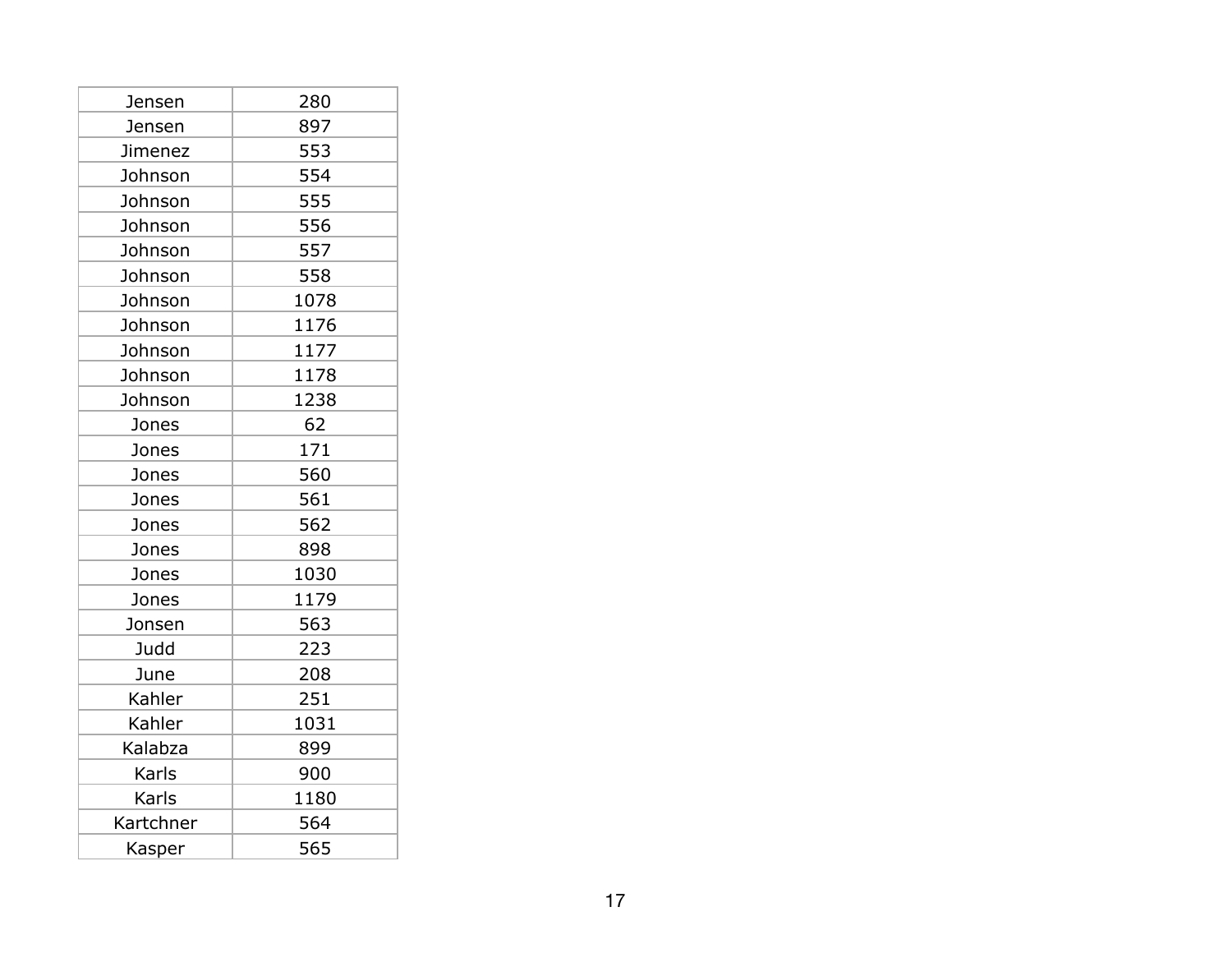| Kasper    | 1079 |
|-----------|------|
| Kellam    | 567  |
| Kellam    | 568  |
| Keller    | 569  |
| Kelly     | 901  |
| Kennedy   | 1181 |
| Kentris   | 1026 |
| Kentris   | 1027 |
| Keyes     | 570  |
| Kierstead | 237  |
| Kilko     | 571  |
| Kinnebrew | 198  |
| Kinnebrew | 1034 |
| Kinney    | 572  |
| Kinsley   | 573  |
| Klaes     | 574  |
| Klarquist | 575  |
| Klatt     | 576  |
| Knight    | 253  |
| Knott     | 216  |
| Knott     | 577  |
| Knott     | 578  |
| Knott     | 579  |
| Koegler   | 1080 |
| Koegler   | 1081 |
| Koenig    | 1028 |
| Komai     | 1025 |
| Koniuch   | 49   |
| Kosater   | 1182 |
| Kottmeier | 1239 |
| Kramer    | 184  |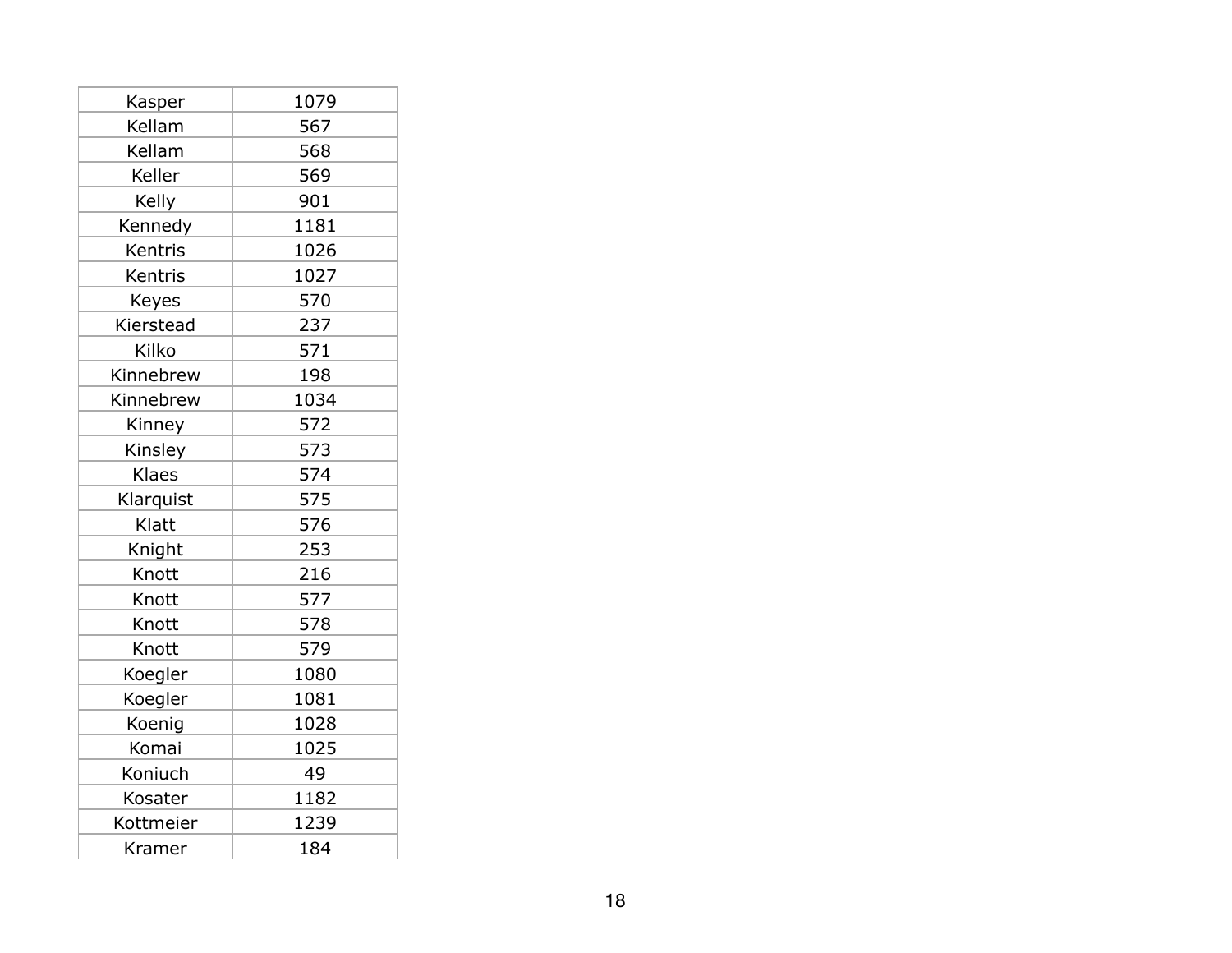| Kramer      | 581  |
|-------------|------|
| Kratzer     | 582  |
| Kreuter     | 2007 |
| Krotz       | 9    |
| Kullman     | 1183 |
| Kundeling   | 902  |
| Kurtz       | 903  |
| <b>Kush</b> | 583  |
| Kyler       | 218  |
| La Paz      | 584  |
| Ladoulis    | 100  |
| lafata      | 904  |
| Lamb        | 270  |
| Lambert     | 585  |
| Lamers      | 586  |
| Lamers      | 587  |
| Land        | 249  |
| Langer      | 28   |
| Langhofer   | 209  |
| LaPore      | 1240 |
| Largent     | 589  |
| Larsen      | 590  |
| Laufer      | 143  |
| Lawrence    | 1207 |
| Lawson      | 591  |
| Lawson      | 592  |
| Lawson      | 593  |
| Lawson      | 594  |
| Layton      | 595  |
| Leblang     | 1184 |
| Lebow       | 1082 |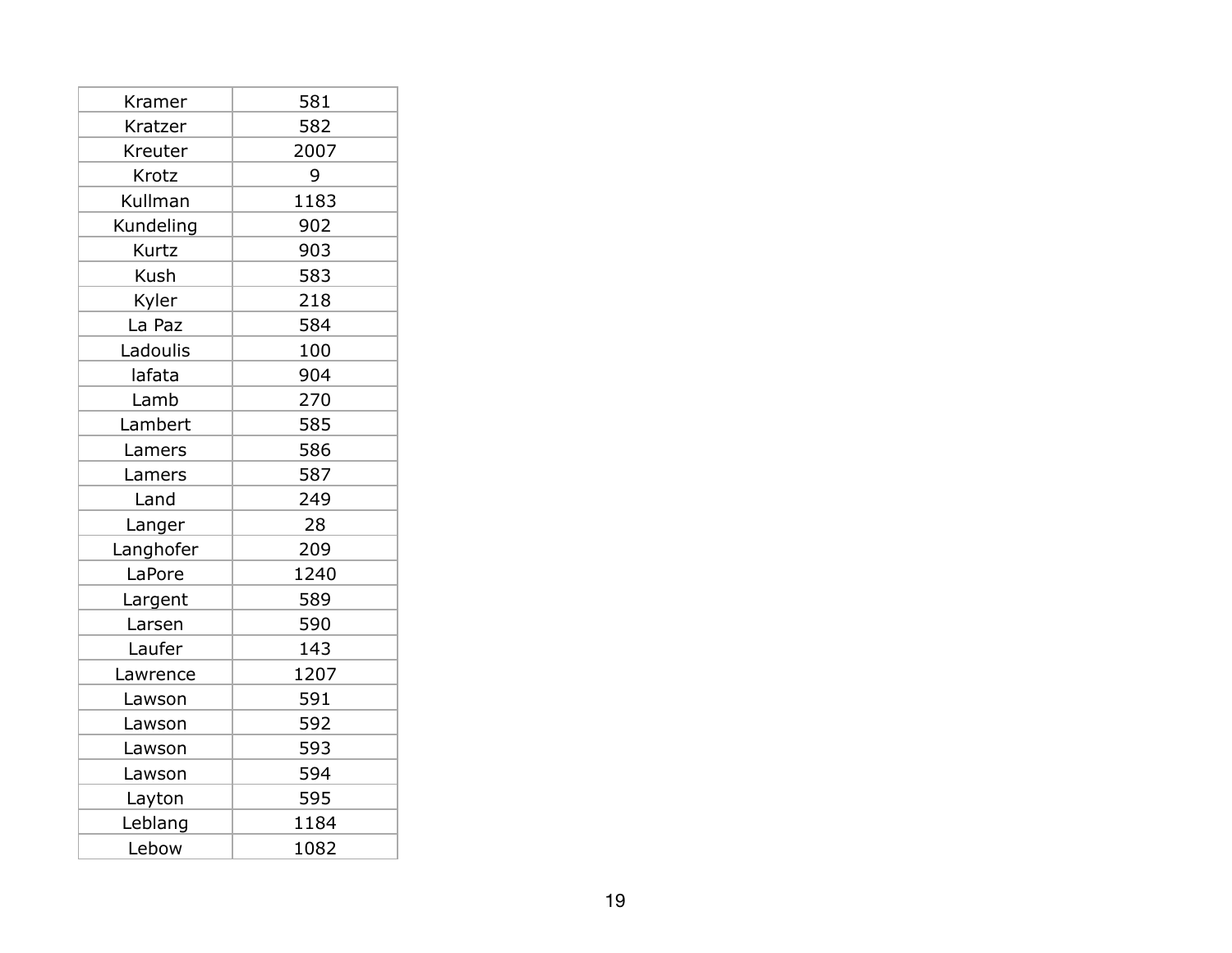| Lee         | 234            |
|-------------|----------------|
| Lefave      | 596            |
| Leff        | 221            |
| Lefler      | 597            |
| Legidakes   | 598            |
| Lehman      | 599            |
| Lehn        | 128            |
| Lehn        | 600            |
| Lehnherr    | 158            |
| Lehnherr    | 601            |
| Leininger   | 602            |
| Lembo       | 603            |
| Lemon       | 167            |
| Leonhard    | 905            |
| Lesea-Ames  | 604            |
| Letchford   | 605            |
| Lev         | $\overline{2}$ |
| Lewis       | 606            |
| Lewis       | 607            |
| Lewis       | 608            |
| Lewis       | 1212           |
| Li          | 609            |
| Lichtenberg | 906            |
| Lieuwen     | 180            |
| Linares     | 1083           |
| Lindsay     | 1204           |
| Littleton   | 1006           |
| Lockwood    | 1241           |
| Lofgren     | 613            |
| Lohner      | 907            |
| Lohner-Turk | 1185           |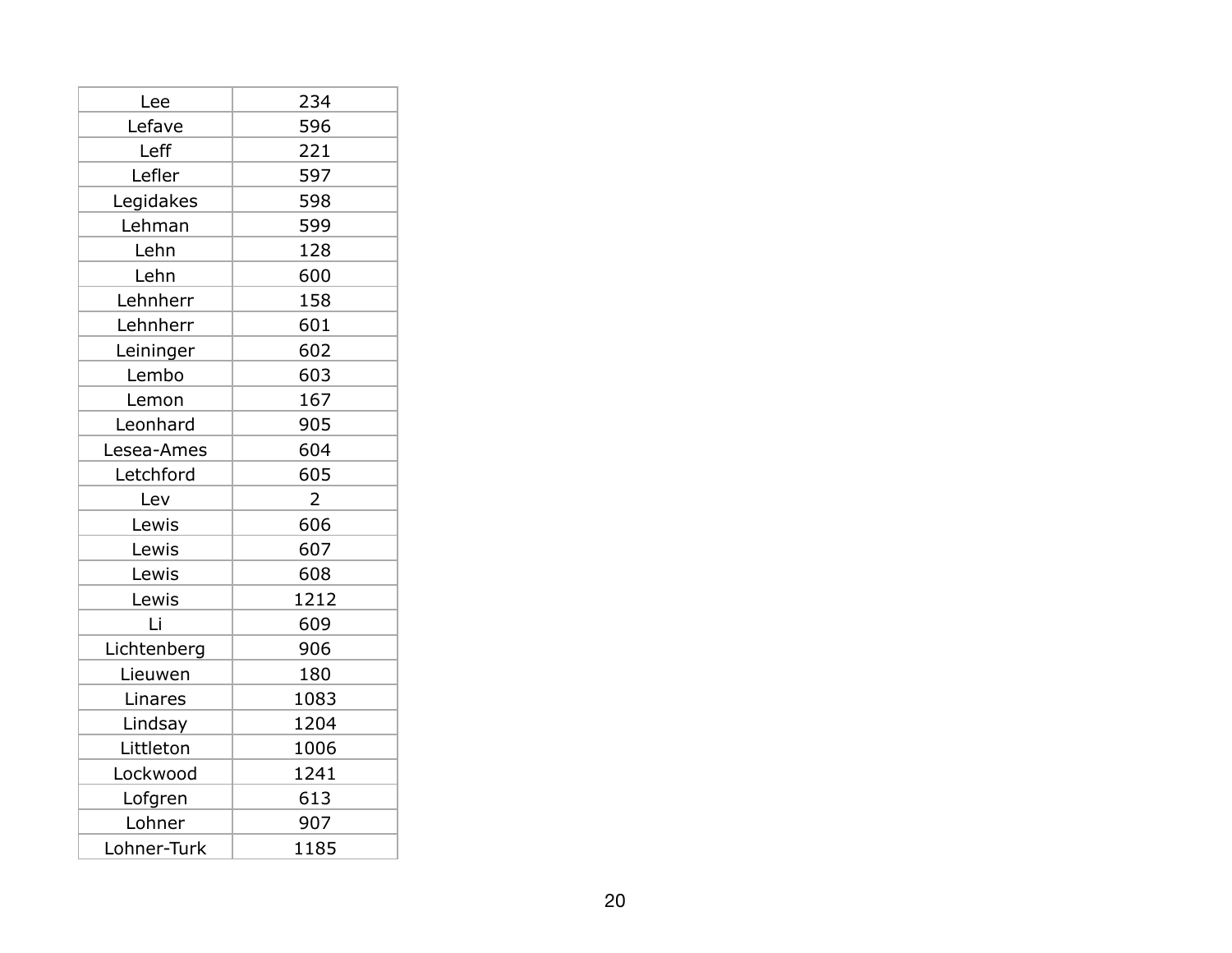| Long         | 241  |
|--------------|------|
| Long         | 614  |
| Longshore    | 908  |
| Lopez        | 52   |
| Lopez        | 615  |
| Lopez        | 1084 |
| Lopez        | 1085 |
| Lorah        | 151  |
| Losee        | 7    |
| Louden       | 616  |
| Loughlin     | 5    |
| Loughran     | 617  |
| Loving Urabe | 909  |
| Loya         | 619  |
| Loya         | 1257 |
| Loyka        | 620  |
| Lubniewski   | 621  |
| Luebbert     | 622  |
| Lueckler     | 623  |
| Lundell      | 202  |
| Lundell      | 1008 |
| Lundell      | 1009 |
| Lundell      | 1021 |
| Lupo         | 1242 |
| Lyons        | 66   |
| Macdonnell   | 27   |
| Macomber     | 144  |
| Magill       | 625  |
| Magill       | 626  |
| Maglinte     | 1086 |
| Mahooty      | 910  |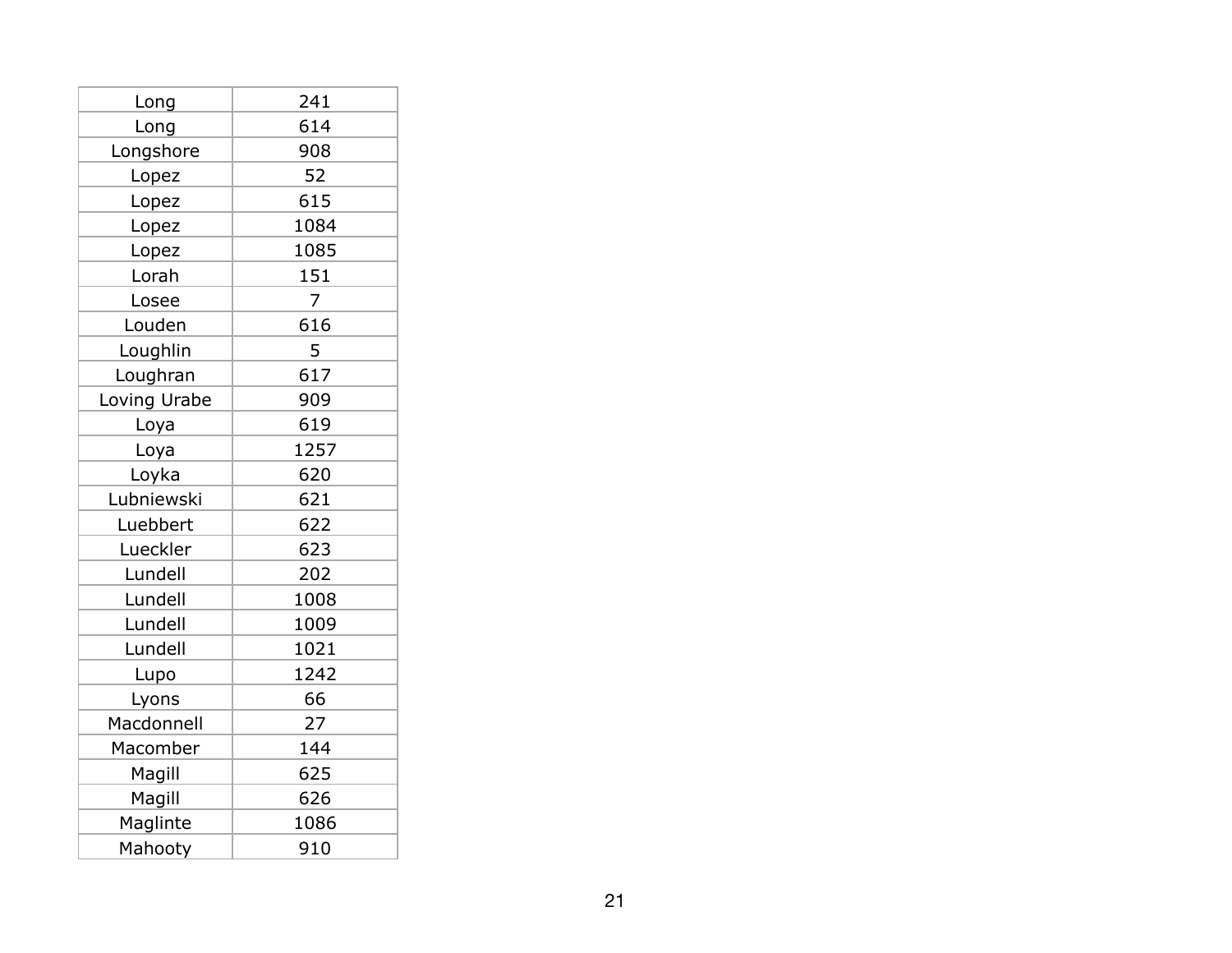| Mak          | 911  |
|--------------|------|
| Manahan      | 627  |
| Manchego     | 628  |
| Mancini      | 629  |
| Mangum       | 1186 |
| Mann         | 169  |
| Mann         | 968  |
| Manwell      | 630  |
| Manzo        | 631  |
| Mares        | 632  |
| Mares        | 1087 |
| Mares        | 1088 |
| Mares        | 1187 |
| Markland     | 633  |
| Markow       | 194  |
| Marsh        | 634  |
| Martens      | 117  |
| Martens      | 1210 |
| Martin-Breen | 635  |
| Martinez     | 260  |
| Martinez     | 1188 |
| Martino      | 636  |
| Martinsen    | 637  |
| Masloski     | 132  |
| Mason        | 639  |
| Matthes      | 640  |
| Matthes      | 912  |
| May          | 1213 |
| Mayer        | 641  |
| Mazanec      | 135  |
| McBride      | 642  |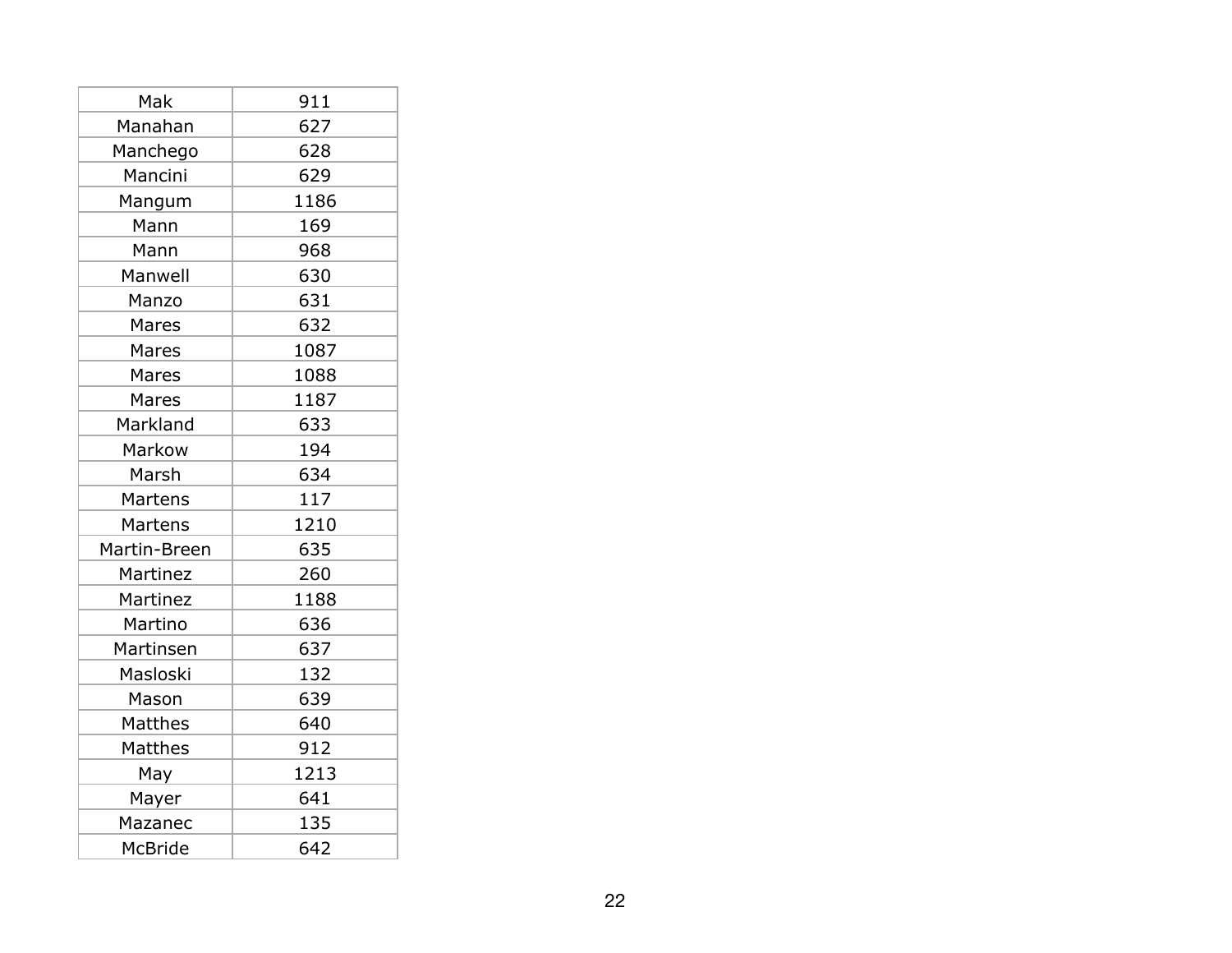| Mccollum          | 63   |
|-------------------|------|
| McConaghie        | 913  |
| <b>McCuistion</b> | 643  |
| McCullagh         | 2003 |
| McCune            | 1024 |
| McCune            | 1035 |
| McDonald          | 644  |
| McDonough         | 192  |
| McDougall         | 196  |
| McGowan           | 254  |
| McGowan           | 645  |
| McKendry          | 274  |
| McLay             | 133  |
| McLennan          | 113  |
| McLennan          | 166  |
| McMullen          | 914  |
| McMurdie          | 150  |
| Mead              | 646  |
| <b>Meadows</b>    | 915  |
| Mears             | 1243 |
| Melone            | 648  |
| Memmott           | 25   |
| Mendoza           | 649  |
| Mendoza           | 650  |
| Merkle            | 651  |
| Merrill           | 103  |
| Merrill           | 179  |
| Merrill           | 652  |
| Merryman          | 916  |
| Mertens           | 653  |
| Messer            | 654  |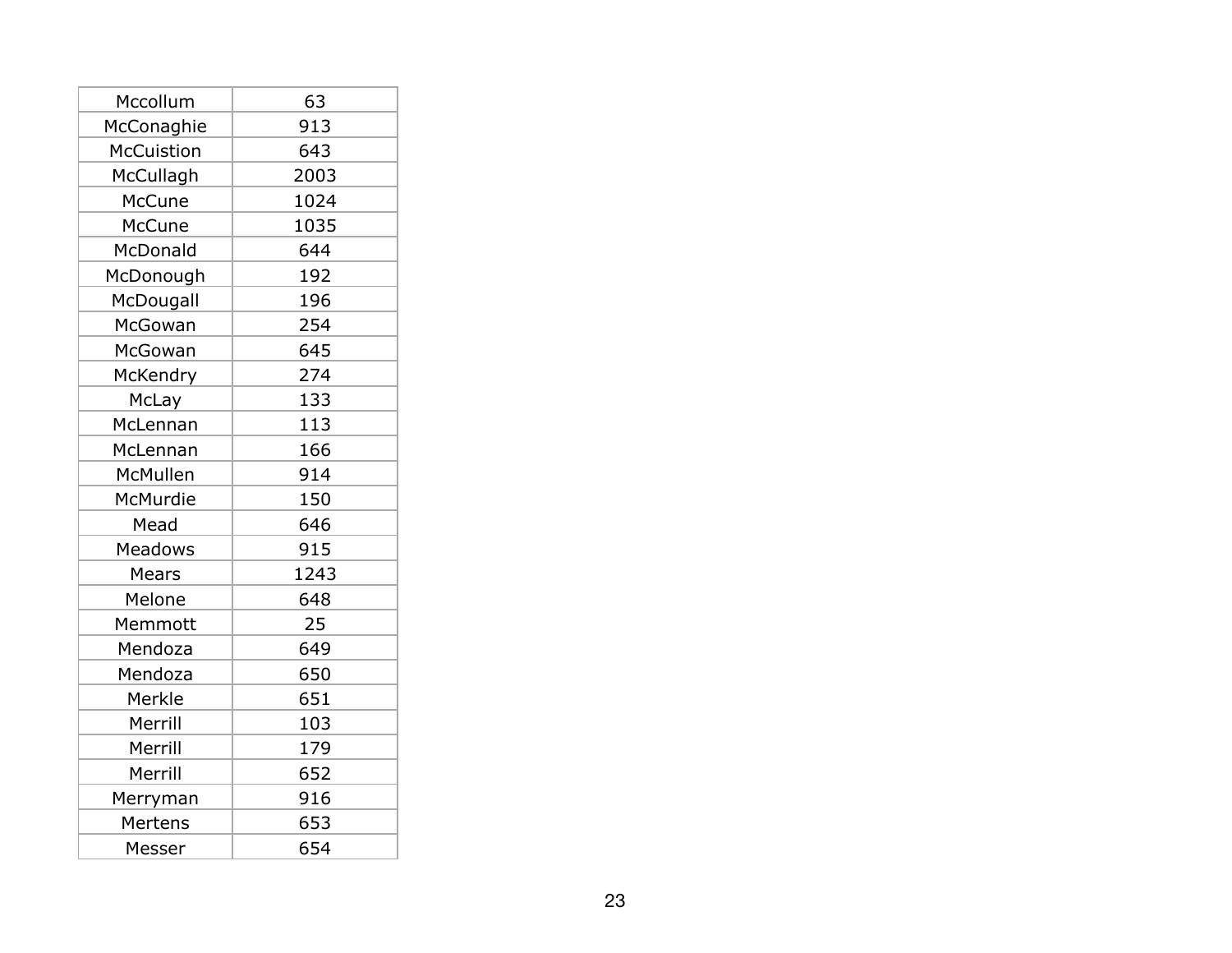| Messersmith | 176  |
|-------------|------|
| Metro       | 655  |
| Miaraho     | 2001 |
| Micalizio   | 656  |
| Middleton   | 1089 |
| Migliuri    | 657  |
| Mike        | 1029 |
| Milan       | 658  |
| Miller      | 258  |
| Miller      | 659  |
| Miller      | 660  |
| Miller      | 661  |
| Miller      | 662  |
| Miller      | 663  |
| Miller      | 1090 |
| Mirabelli   | 222  |
| Mitchell    | 275  |
| Mitchell    | 664  |
| Miziul      | 665  |
| Moellmer    | 917  |
| Mohlman     | 108  |
| Moody       | 666  |
| Mooney      | 1091 |
| Moore       | 1215 |
| Morgan      | 74   |
| Morgan      | 667  |
| Morosa      | 1092 |
| Morrison    | 164  |
| Moser       | 669  |
| Moss        | 245  |
| Moxley      | 918  |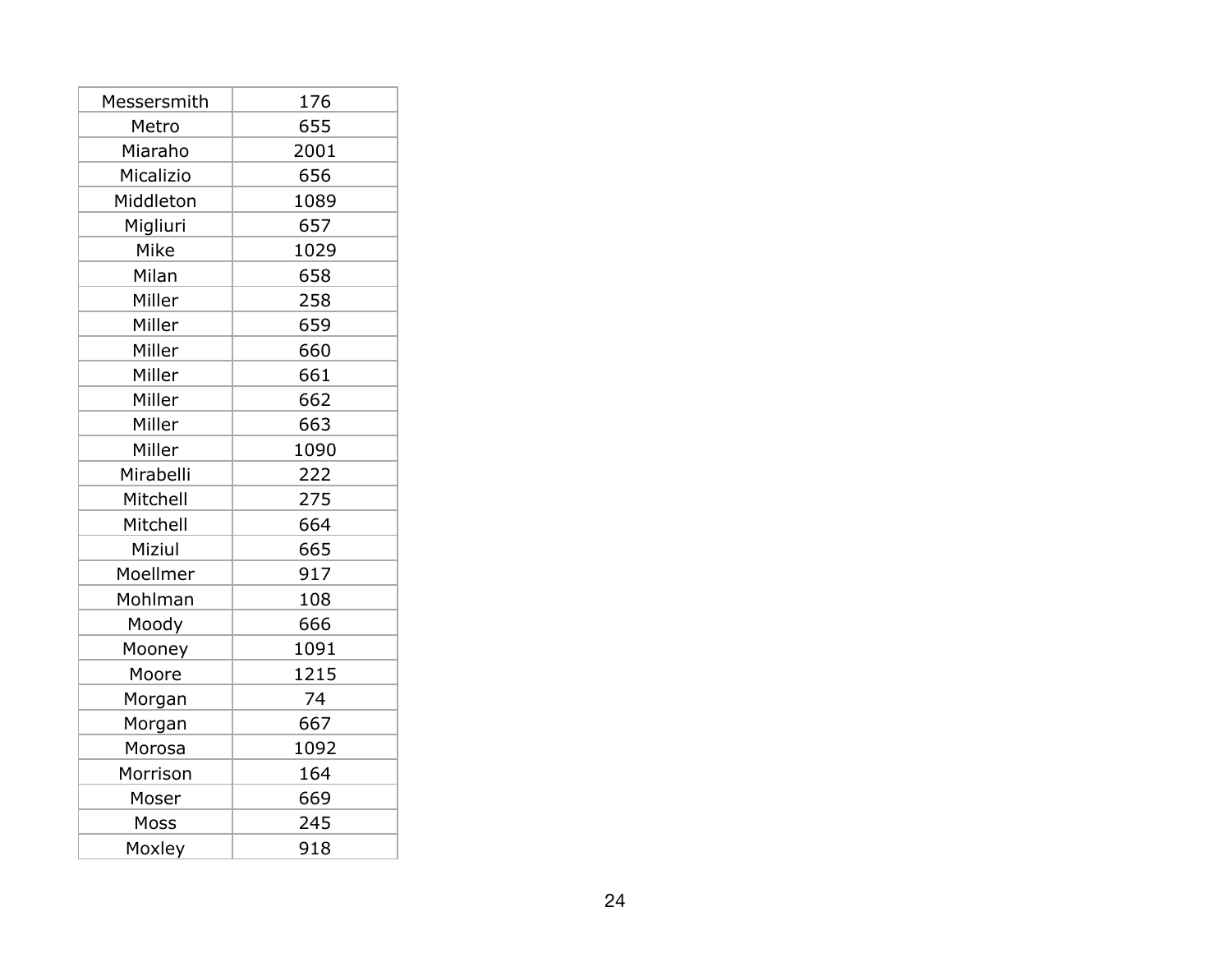| Mueller       | 30   |
|---------------|------|
| Munger        | 670  |
| Murdock       | 671  |
| Murphy        | 1093 |
| Murray        | 256  |
| Murray-Wood   | 672  |
| Myers         | 1216 |
| Myhre         | 673  |
| Myhre         | 674  |
| Napue         | 1094 |
| Nash          | 675  |
| Nazarenus     | 676  |
| Nelson        | 677  |
| Nelson        | 678  |
| Nelson        | 919  |
| Nelson        | 1010 |
| Netsch        | 920  |
| Neumann       | 1095 |
| Nickander     | 679  |
| Nicol         | 680  |
| Niemiec       | 681  |
| Nolan         | 682  |
| Noonan        | 16   |
| <b>Norris</b> | 1096 |
| <b>Norris</b> | 1097 |
| North         | 921  |
| Notzold       | 124  |
| Numedahl      | 683  |
| O'Brien       | 1244 |
| O'quinn       | 685  |
| O'quinn       | 1098 |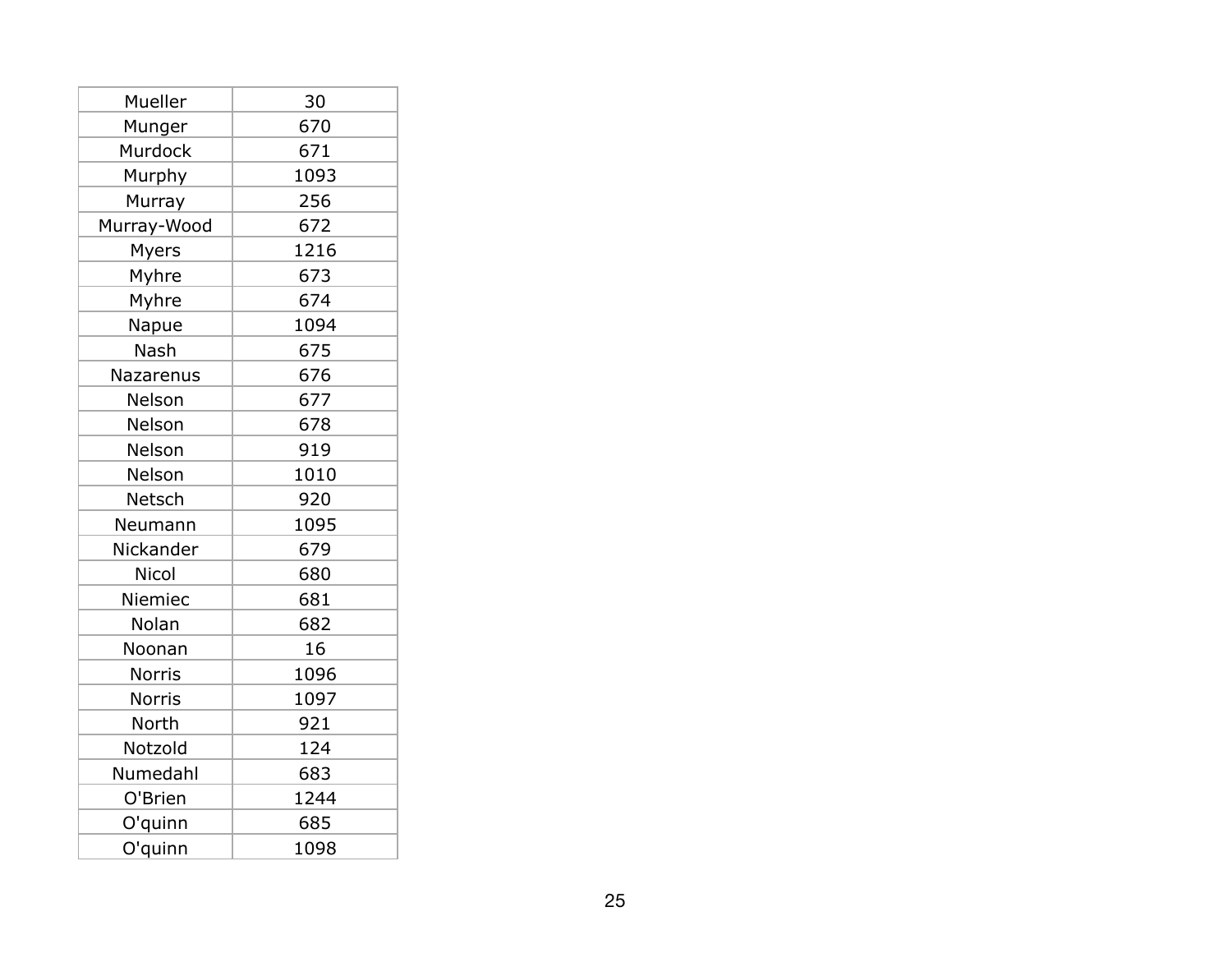| OBryan       | 686  |
|--------------|------|
| Obulampalli  | 687  |
| Olalde       | 688  |
| Oldroyd      | 1099 |
| Olival       | 689  |
| Olsen        | 690  |
| Olson        | 691  |
| Oqueli       | 147  |
| Organ        | 692  |
| Ortiz        | 268  |
| Osses-Aguayo | 1100 |
| Ownby        | 693  |
| Pace         | 1189 |
| Paden        | 694  |
| Pagalavan    | 1101 |
| Palmer       | 695  |
| Pals         | 922  |
| Pancoska     | 131  |
| Parikh       | 696  |
| Park         | 923  |
| Parker       | 1190 |
| Parker       | 1191 |
| Parker       | 1203 |
| Patterson    | 697  |
| Pawlitzke    | 924  |
| Peace        | 925  |
| Peacock      | 698  |
| Peay         | 699  |
| Pegion       | 700  |
| Pegion       | 701  |
| Perry        | 1102 |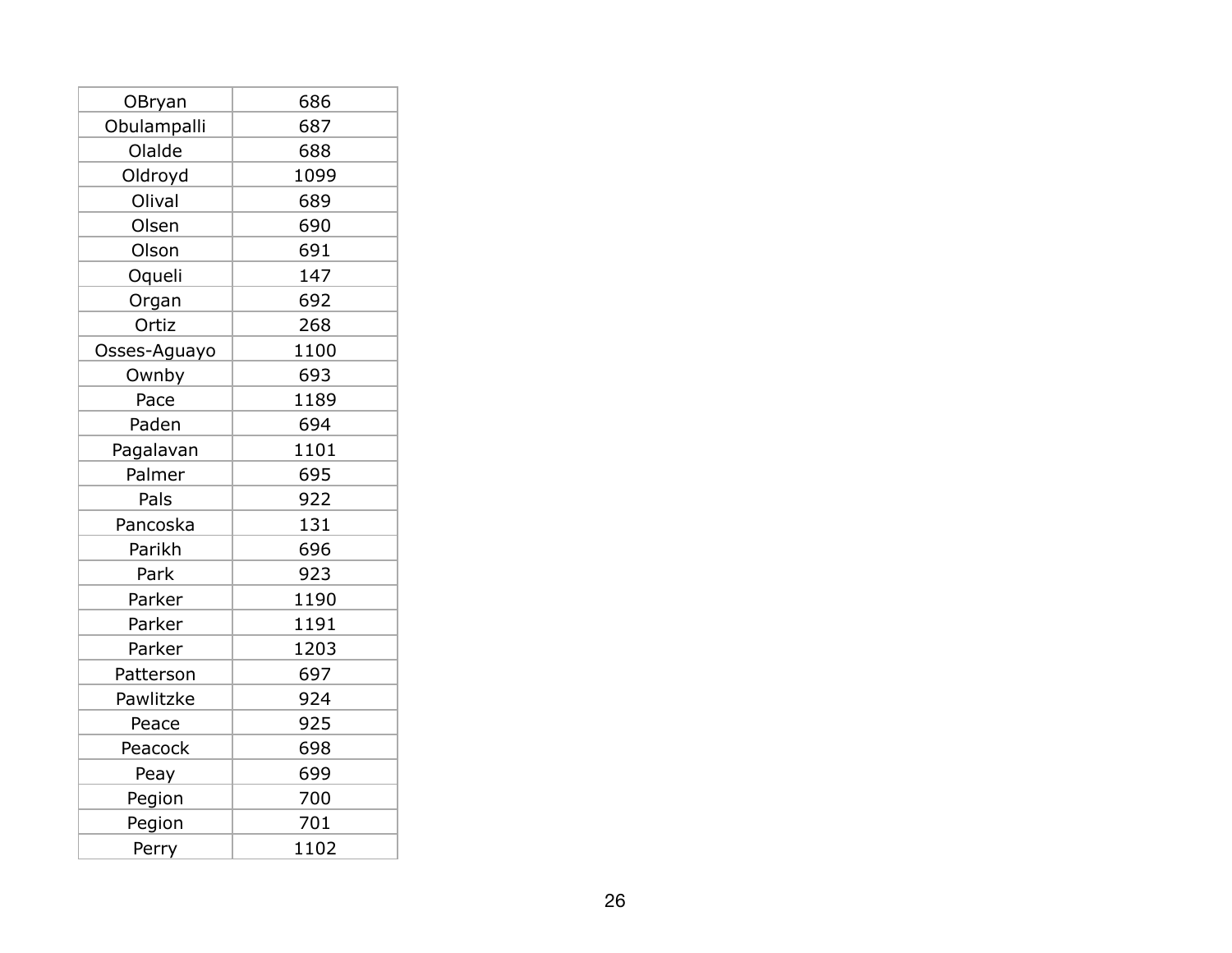| Perry         | 1103         |
|---------------|--------------|
| Perry         | 1104         |
| Perry         | 1105         |
| Perry         | 1106         |
| Perry         | 1107         |
| Personett     | 702          |
| Personett     | 1108         |
| Petersen      | 257          |
| Peterson      | 11           |
| Peterson      | 926          |
| Peterson      | 1214         |
| Peyman        | 136          |
| Philabaum     | 106          |
| Philabaum     | 704          |
| Philips       | 1245         |
| Phillips      | 76           |
| Phillips      | 81           |
| Pickett       | 706          |
| Pieper        | 707          |
| Pieper        | 1109         |
| Plunkett, Jr  | 708          |
| Podesta       | 215          |
| Poehls        | 709          |
| Pomeroy       | 1110         |
| Potter        | $\mathbf{1}$ |
| Poulson       | 1011         |
| Powers        | 1192         |
| Prentzel      | 710          |
| Prestifilippo | 711          |
| Probish       | 1111         |
| Prohaska      | 43           |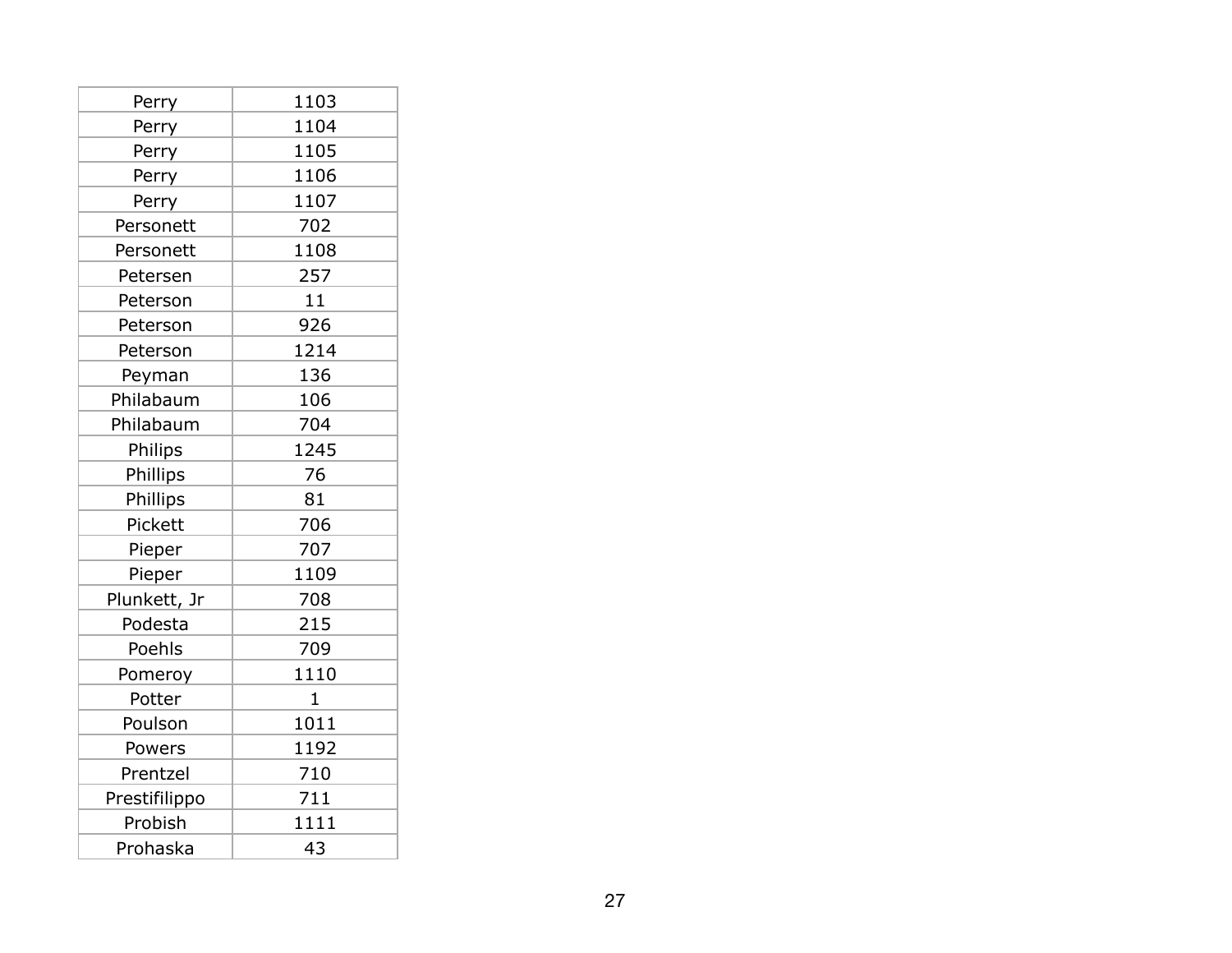| Prows          | 712  |
|----------------|------|
| Puckett        | 713  |
| Pugsley        | 1112 |
| Pugsley        | 1113 |
| Pugsley        | 1114 |
| Pulliam        | 714  |
| Pyle           | 1193 |
| Qian           | 715  |
| Quispe         | 20   |
| Quispe         | 1115 |
| Quraishi       | 1116 |
| Quraishi       | 1117 |
| Quraishi       | 1118 |
| Rajavuori      | 141  |
| Ralston        | 716  |
| Ramirez        | 927  |
| Ramos          | 248  |
| Rancatti       | 82   |
| Randono        | 195  |
| Ransom-Paredes | 717  |
| Rapp           | 46   |
| Rasmussen      | 718  |
| Rasmussen      | 719  |
| Raymond        | 57   |
| Reddy          | 1217 |
| Reed           | 23   |
| Reed           | 721  |
| Reeder         | 722  |
| Reh            | 219  |
| Reinsvold      | 928  |
| Reis           | 969  |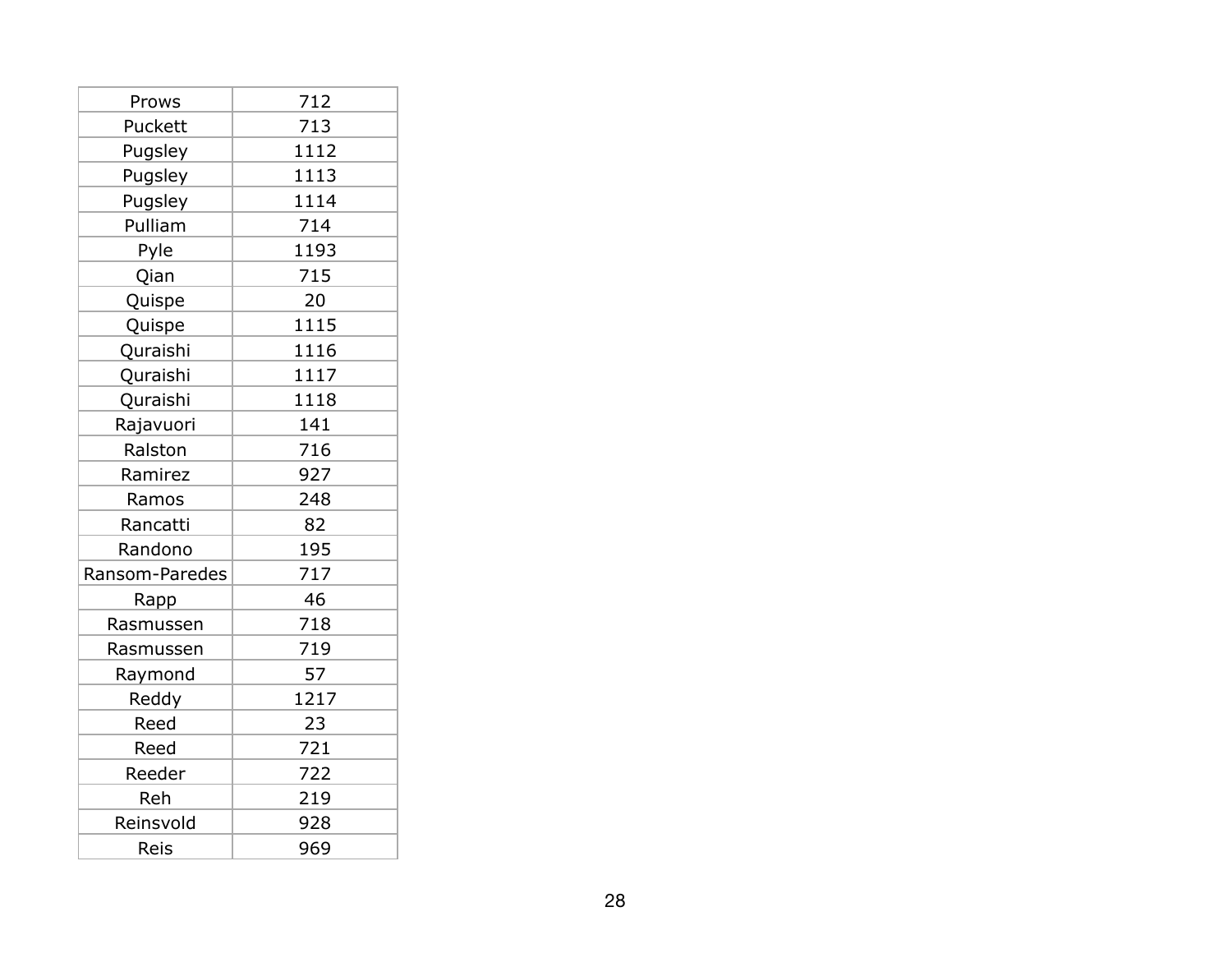| Reynolds      | 29   |
|---------------|------|
| <b>Riches</b> | 723  |
| Richman       | 77   |
| Richter       | 724  |
| Ridler        | 44   |
| Ried          | 1119 |
| Ried          | 1120 |
| Riedler       | 725  |
| Ritch         | 279  |
| Ritcher       | 929  |
| Rittmueller   | 102  |
| Rittmueller   | 138  |
| Robb          | 1121 |
| Roberts       | 726  |
| Robinson      | 111  |
| Robison       | 1122 |
| Roche         | 12   |
| Rockitter     | 727  |
| Rockitter     | 728  |
| Rockitter     | 729  |
| Rojas         | 1194 |
| Romero        | 137  |
| Romo          | 930  |
| Rosas         | 730  |
| Rose          | 731  |
| Ross          | 88   |
| Ross          | 105  |
| Ross          | 732  |
| Ross          | 733  |
| Rosset        | 970  |
| Rosset        | 1252 |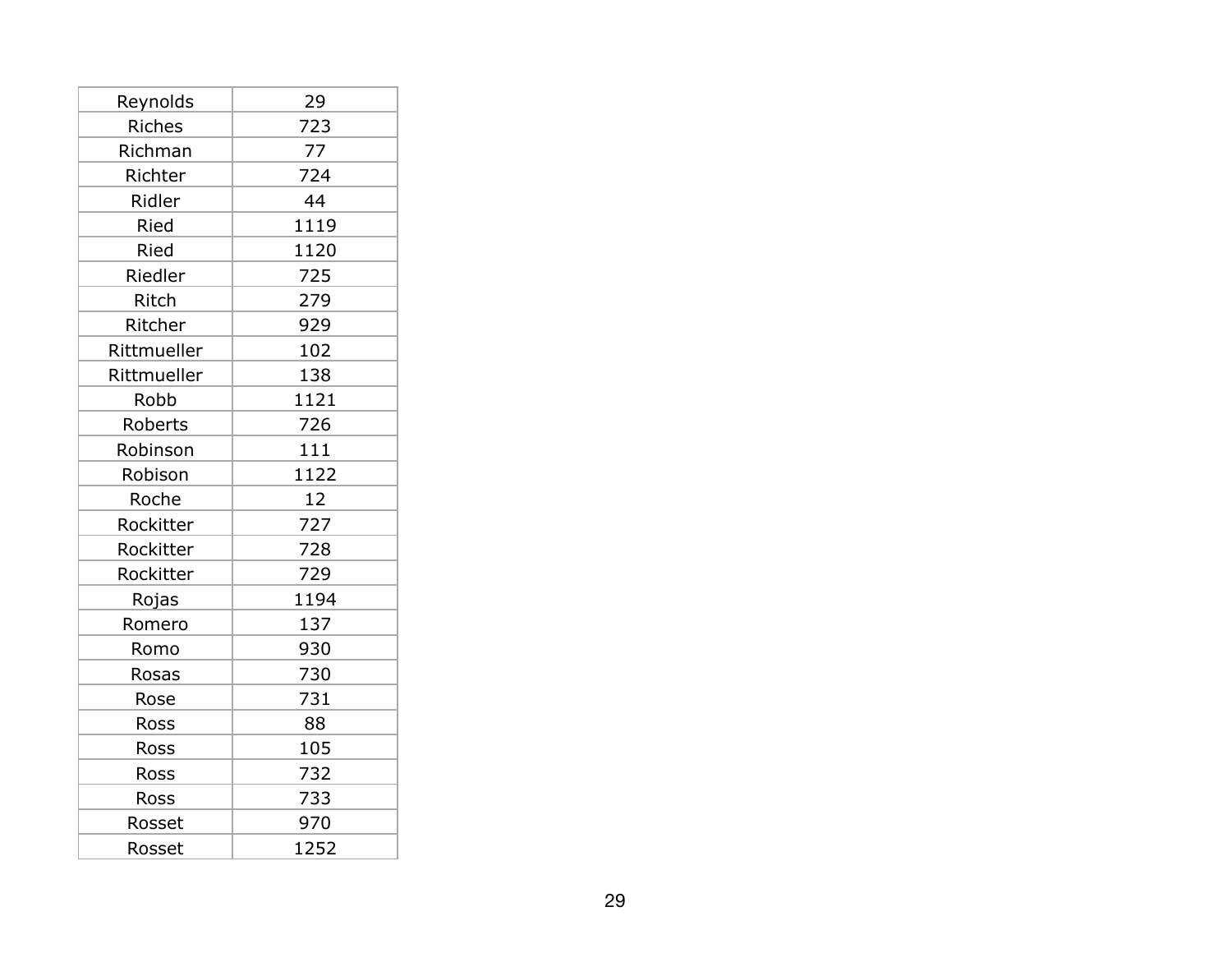| Rossi           | 734  |
|-----------------|------|
| Rouw            | 735  |
| Rouw            | 736  |
| Ruffner         | 971  |
| Russell         | 737  |
| Russell         | 738  |
| <b>Russell</b>  | 1123 |
| Ryan            | 21   |
| Ryan            | 739  |
| Ryckaert        | 39   |
| Sainz           | 1195 |
| Salamon         | 932  |
| Salmon          | 1124 |
| Sanchez         | 740  |
| Sanchez Cuesta  | 1196 |
| Sander          | 213  |
| Sander          | 741  |
| Sanders         | 742  |
| <b>Sanders</b>  | 743  |
| Sandford        | 744  |
| Sands           | 745  |
| <b>Saunders</b> | 746  |
| Scarpella       | 933  |
| Scarpella       | 934  |
| Schabron        | 935  |
| Schafer         | 1125 |
| Scheuring       | 747  |
| Scheuring       | 748  |
| Schramm         | 45   |
| Schreiner       | 749  |
| Schubert-Akin   | 86   |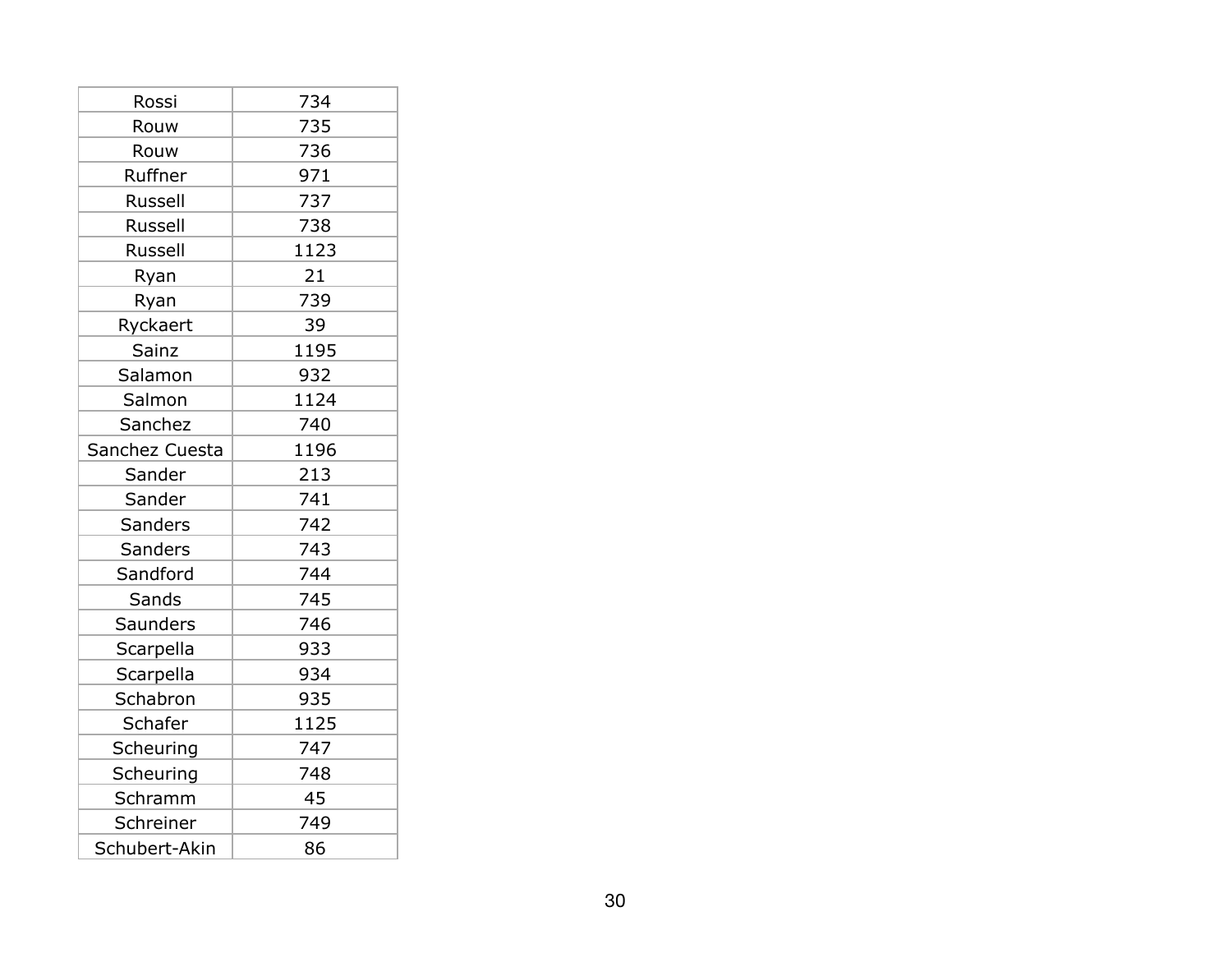| Schwartz        | 15   |
|-----------------|------|
| Scoffield       | 750  |
| Scott           | 751  |
| Seevers         | 1023 |
| <b>Seevers</b>  | 1126 |
| Segar           | 752  |
| Seidcheck       | 753  |
| Seydlitz Falchi | 754  |
| Seymour         | 755  |
| Shah            | 756  |
| Shalapsik       | 757  |
| Shalapsik       | 936  |
| Shalapsik       | 1197 |
| Shalapsik       | 1198 |
| Sharp           | 758  |
| Shaw            | 759  |
| Sheffield       | 760  |
| Sheffield       | 761  |
| Sheffield       | 762  |
| Sheffield       | 763  |
| Shell           | 1127 |
| Shetty          | 764  |
| Shoell          | 71   |
| Shoell          | 162  |
| Shoell          | 765  |
| Shoell          | 1128 |
| Shoell          | 1129 |
| Shonk           | 937  |
| Shrestha        | 246  |
| Shrestha        | 938  |
| Shupe           | 939  |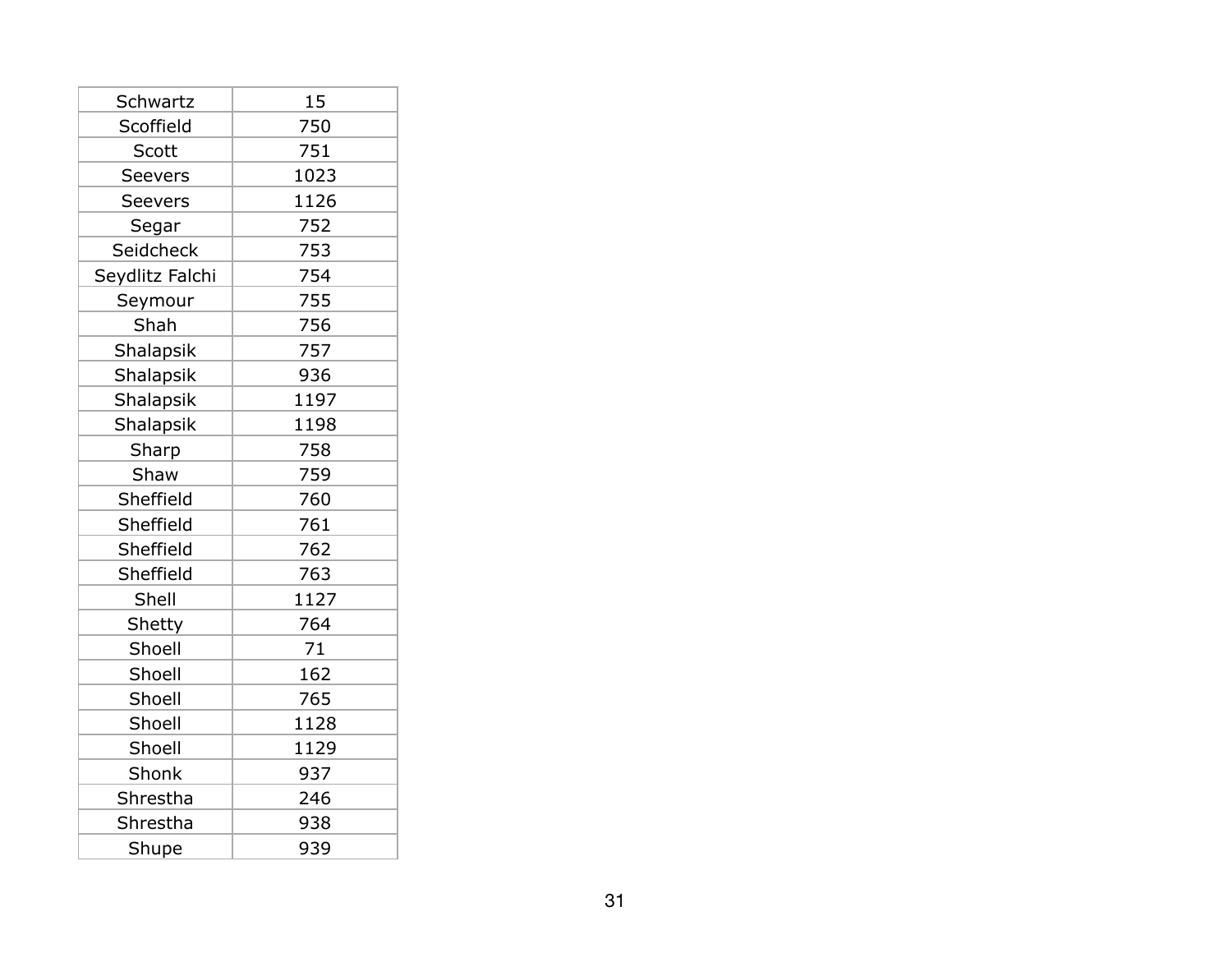| Siddiqi        | 767  |
|----------------|------|
| Simm           | 768  |
| <b>Simmons</b> | 1208 |
| <b>Siris</b>   | 769  |
| <b>Skaar</b>   | 770  |
| Skelton        | 771  |
| <b>Skibine</b> | 1001 |
| Skinner        | 772  |
| Smail          | 774  |
| Smail          | 775  |
| Small          | 972  |
| Smith          | 26   |
| Smith          | 157  |
| Smith          | 776  |
| Smith          | 777  |
| Smith          | 778  |
| Smith          | 1130 |
| Smith          | 1131 |
| Smith          | 1132 |
| Snell          | 263  |
| Snell          | 273  |
| Snell          | 1018 |
| Snyder         | 779  |
| Soelberg       | 780  |
| Sonerholm      | 781  |
| Sorenson       | 782  |
| Soto           | 783  |
| Spackman       | 14   |
| Speth          | 140  |
| Spomer         | 1133 |
| St. Clair      | 68   |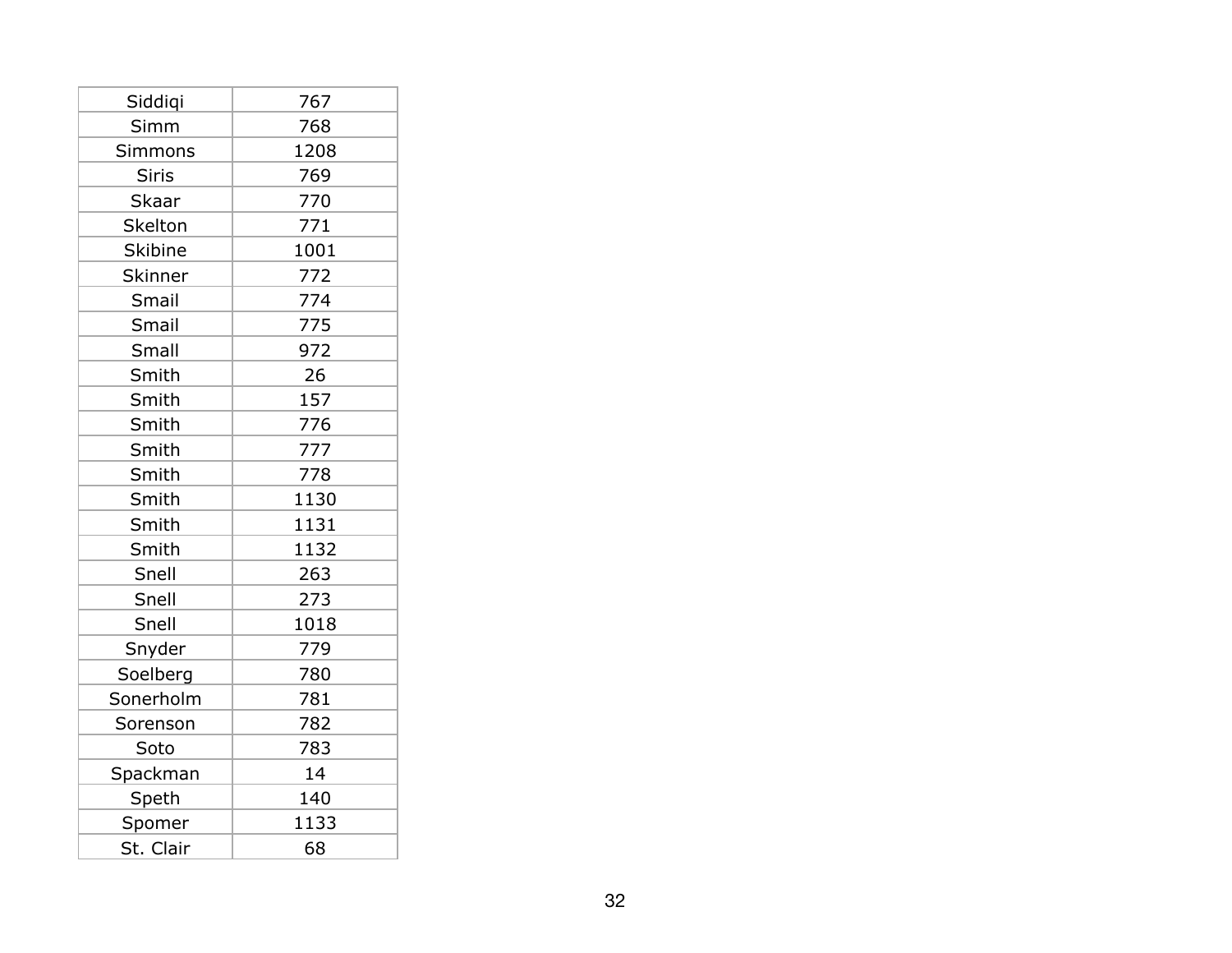| St. Clair        | 70   |
|------------------|------|
| Stafford         | 784  |
| Stamper          | 785  |
| Stanford         | 786  |
| Stanford         | 787  |
| <b>Stanko</b>    | 69   |
| Stehli           | 788  |
| <b>Stemke</b>    | 789  |
| <b>Stemke</b>    | 790  |
| Stern            | 61   |
| Stetson          | 791  |
| <b>Stevens</b>   | 792  |
| <b>Stillings</b> | 793  |
| Stireman         | 794  |
| Stone            | 795  |
| Stratton         | 129  |
| Strobl           | 796  |
| Stromer          | 36   |
| Stuckart         | 940  |
| <b>Stuka</b>     | 973  |
| <b>Sudweeks</b>  | 797  |
| <b>Summers</b>   | 798  |
| <b>Summers</b>   | 799  |
| <b>Suppes</b>    | 941  |
| Swift            | 1134 |
| Tabor            | 800  |
| Tanger           | 267  |
| Tanner           | 1135 |
| Taula            | 250  |
| Taula            | 277  |
| Taylor           | 175  |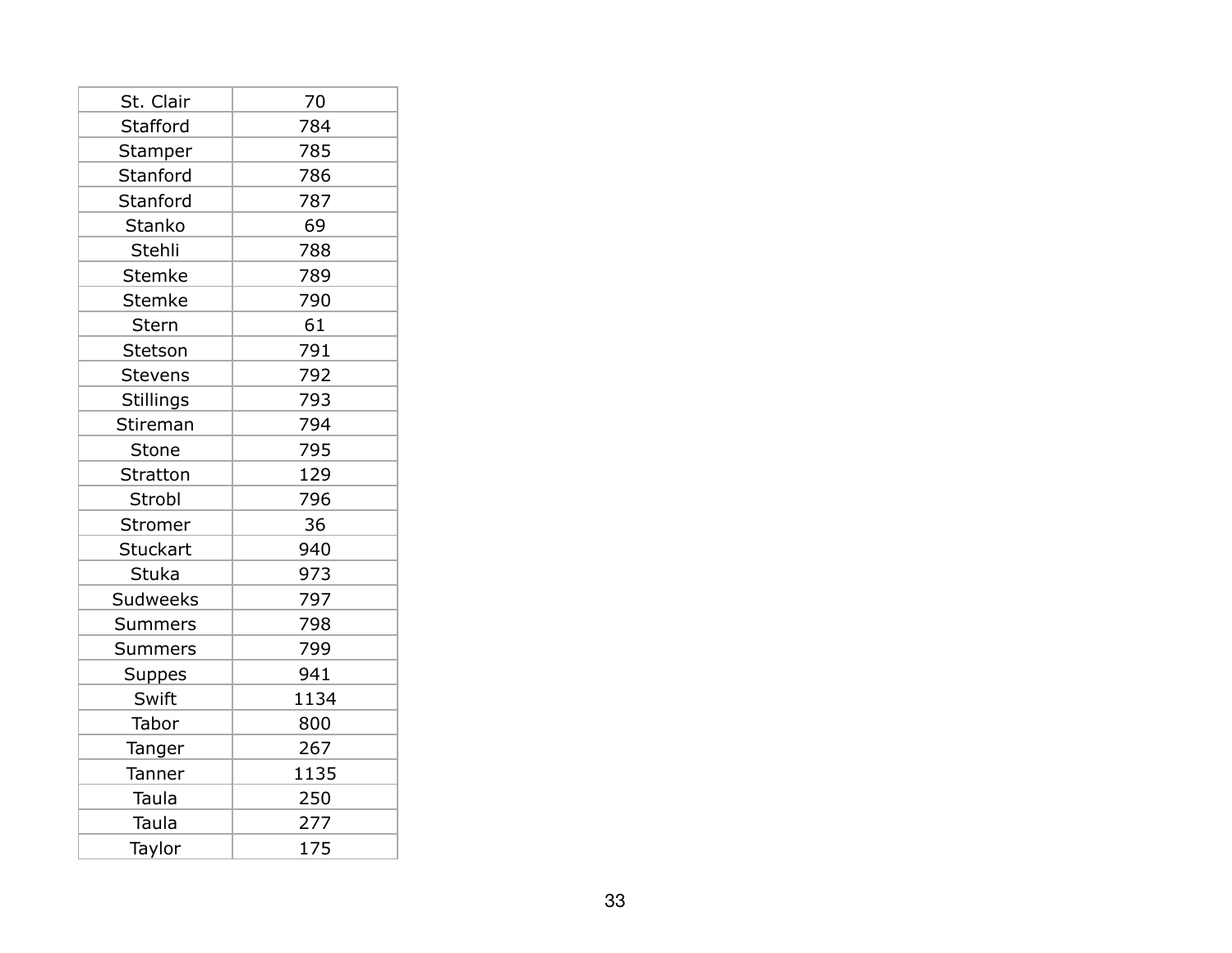| Taylor              | 193  |
|---------------------|------|
| Taylor              | 801  |
| Taylor              | 802  |
| Taylor              | 942  |
| Taylor              | 943  |
| Taylor              | 1136 |
| Taylor              | 1137 |
| Taylor              | 1258 |
| Templin             | 159  |
| Thiessen            | 173  |
| Thomas              | 944  |
| Thomas              | 945  |
| <b>Thunder Hawk</b> | 1199 |
| <b>Tietze</b>       | 225  |
| Timmerman           | 804  |
| <b>Timmins</b>      | 210  |
| <b>Tingey</b>       | 805  |
| Todd                | 203  |
| Todisco             | 806  |
| <b>Todisco</b>      | 807  |
| <b>Todisco</b>      | 1138 |
| Tonjes              | 1246 |
| <b>Torres</b>       | 809  |
| Trauring            | 1139 |
| Trembearth          | 142  |
| Trujillo            | 810  |
| Trump               | 1140 |
| Truong              | 811  |
| Tuft                | 946  |
| Turk                | 812  |
| Turnbull            | 813  |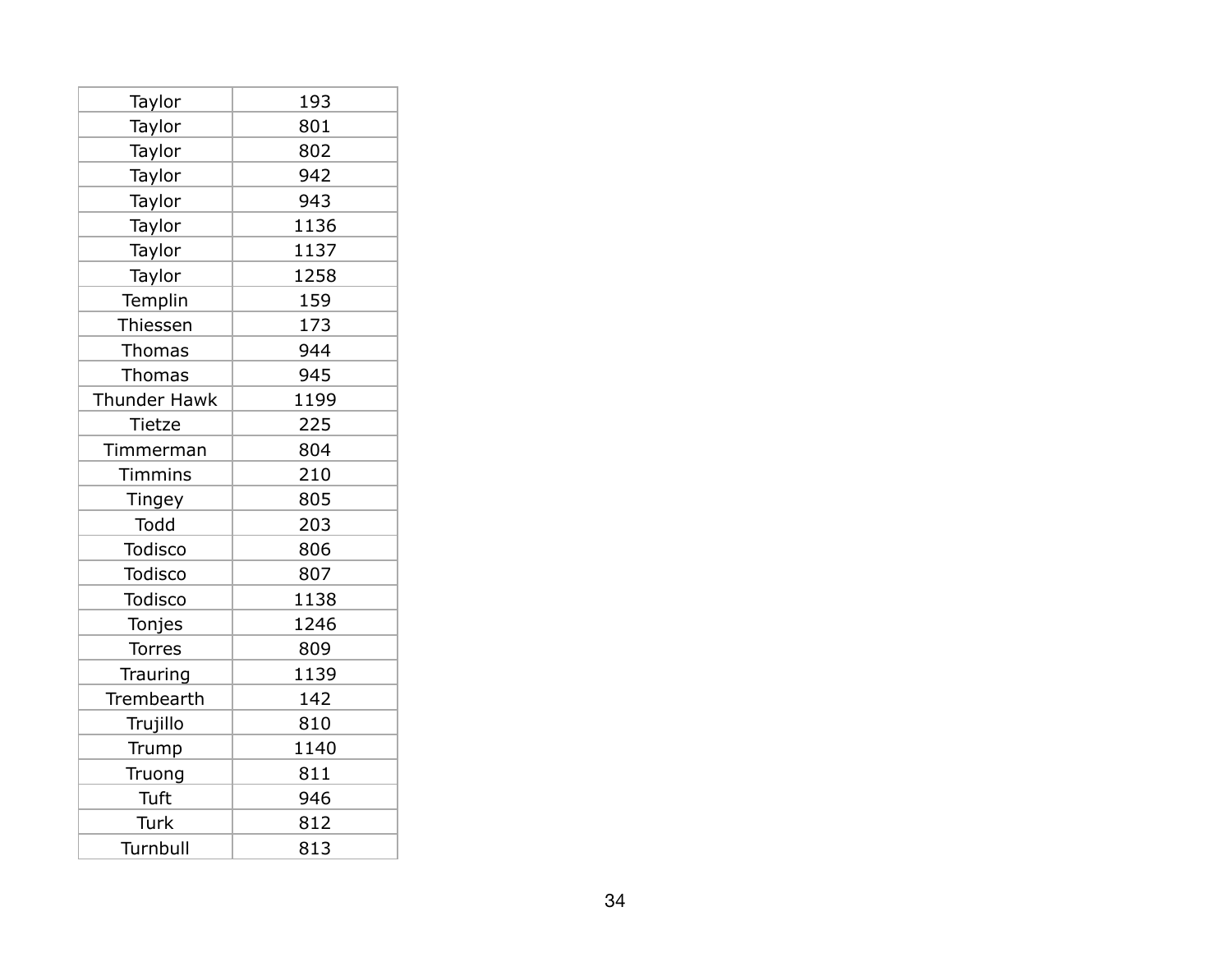| Tyler         | 814  |
|---------------|------|
| Vaeth         | 815  |
| Vail          | 816  |
| Vail          | 1141 |
| Vail          | 1142 |
| Vail          | 1143 |
| Vail          | 1144 |
| Valentine     | 947  |
| Van De Linde  | 817  |
| Van Den Broek | 818  |
| Van Ry        | 212  |
| Van Ummersen  | 819  |
| Varney        | 178  |
| Vaughan       | 820  |
| Vaughn        | 1015 |
| Vigil         | 17   |
| Villaire      | 276  |
| Vinay         | 1013 |
| Vraniak       | 78   |
| Vu            | 152  |
| Wadsworth     | 948  |
| Wagner        | 72   |
| Wagner        | 821  |
| Wagner        | 1146 |
| Waidler       | 822  |
| Wakefield     | 823  |
| Wakefield     | 1147 |
| Walker        | 1033 |
| Wall          | 824  |
| Walsh         | 825  |
| Walters       | 266  |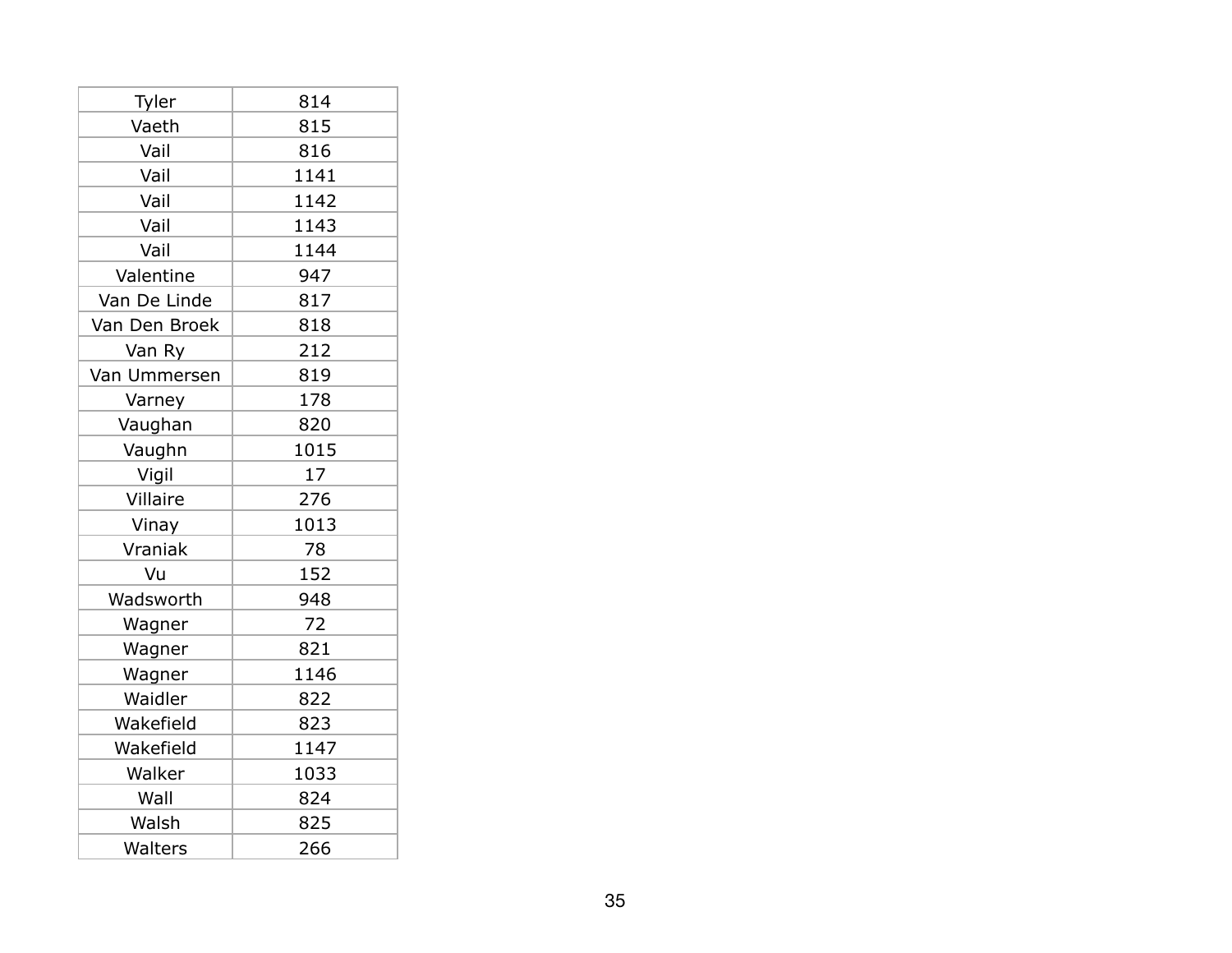| Wang       | 949  |
|------------|------|
| Wang       | 1148 |
| Ward       | 826  |
| Ward       | 950  |
| Ware       | 827  |
| Warren     | 951  |
| Washburn   | 828  |
| Watkins    | 829  |
| Weber      | 830  |
| Webster    | 67   |
| Webster    | 1016 |
| Weisz      | 831  |
| Welch      | 832  |
| Welhouse   | 952  |
| Welle      | 833  |
| Wells      | 834  |
| Werman     | 953  |
| Wescott    | 835  |
| Westerberg | 1149 |
| Westfall   | 836  |
| Westhof    | 1150 |
| Whitaker   | 837  |
| White      | 92   |
| White      | 838  |
| White      | 839  |
| White      | 840  |
| White      | 842  |
| White      | 1151 |
| White      | 1247 |
| Widmer     | 954  |
| Wild       | 843  |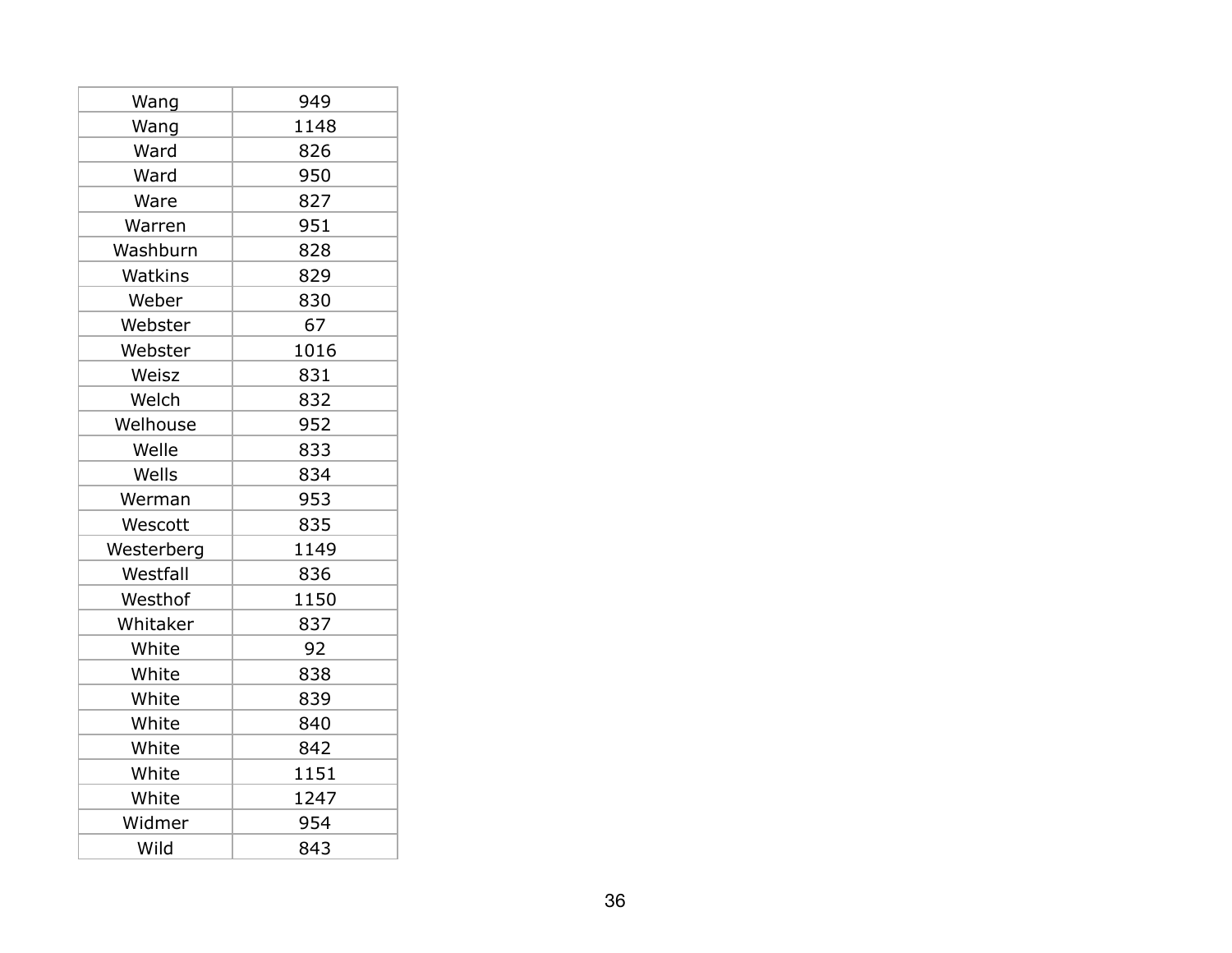| Wilkinson   | 1152 |
|-------------|------|
| Will        | 955  |
| Williams    | 844  |
| Williams    | 956  |
| Williams    | 974  |
| Willscheidt | 845  |
| Wing        | 957  |
| Wolf        | 975  |
| Wolf        | 1200 |
| Wollebaek   | 278  |
| Wood        | 1153 |
| Wood        | 1201 |
| Wood        | 1202 |
| Woodward    | 846  |
| Woosley     | 847  |
| Wright      | 1248 |
| Yarashes    | 849  |
| Yoder       | 155  |
| Yost        | 850  |
| Young       | 958  |
| Young       | 959  |
| Young       | 960  |
| Yu          | 851  |
| Yu          | 961  |
| Zamorano    | 852  |
| Zhang       | 1253 |
| Zhou        | 853  |
| Ziesler     | 962  |
| Zimmerman   | 854  |
| Zipprich    | 855  |
| Zundel      | 856  |